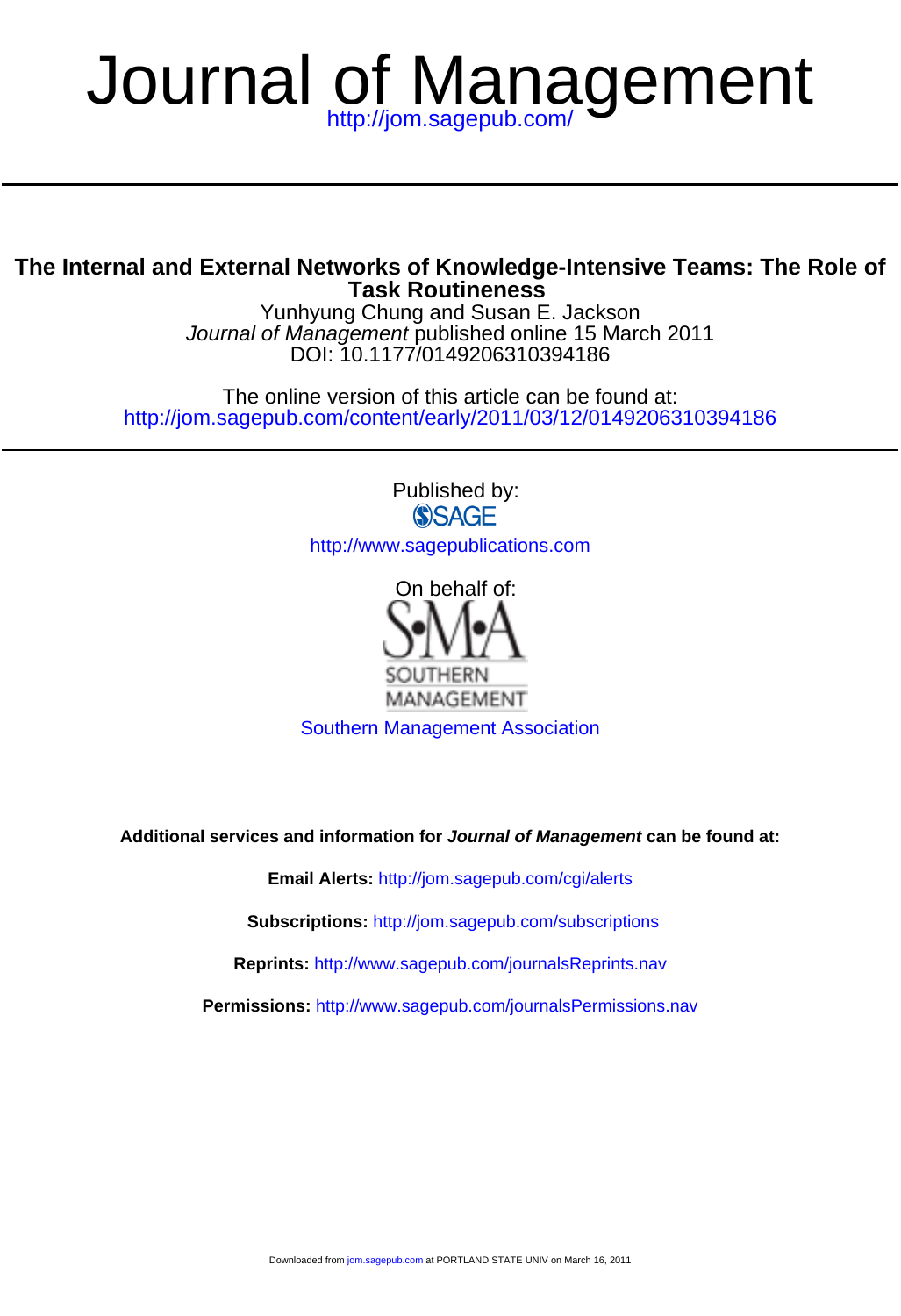Journal of Management Vol. XX No. X, Month XXXX xx-xx DOI: 10.1177/0149206310394186 © The Author(s) 2011 Reprints and permission: http://www. sagepub.com/journalsPermissions.nav

# The Internal and External Networks of Knowledge-Intensive Teams: The Role of Task Routineness

Yunhyung Chung

*University of Idaho*

Susan E. Jackson *Rutgers University and GSBA-Zurich*

*Using a sample of 56 science research teams, the authors examined (a) the relationships between qualities of team internal and external networks and team performance and (b) the moderating impact of task routineness on these relationships. The authors argued that the mixed empirical results of past studies investigating the relationship between internal networks and performance may be due partly to variations in task routineness and partly to the presence of curvilinear relationships between network qualities and team performance. Using an objective measure of team performance, the results revealed support for both explanations. The authors found an inverted-U relationship between internal trust relationship strength and team performance and a positive linear relationship between external work relationship strength and team performance. Furthermore, task routineness moderated these relationships, as predicted. Future scholarship and practice may be advanced by attending to the boundary conditions under which strong internal and external team networks are likely to be beneficial to the performance of knowledge-intensive teams.*

*Keywords: team networks; social networks; team; task routineness*

*E-mail: yunchung@uidaho.edu*

*Acknowledgments: We thank Aparna Joshi, Hui Liao, Jean Philips, Greg Stewart, and three anonymous reviewers for their helpful comments and suggestions on earlier versions of this article.*

*Corresponding author: Yunhyung Chung, University of Idaho, Management and Human Resources, College of Business and Economics, J. A. Albertson Building 227, Moscow, ID 83844-3161, USA*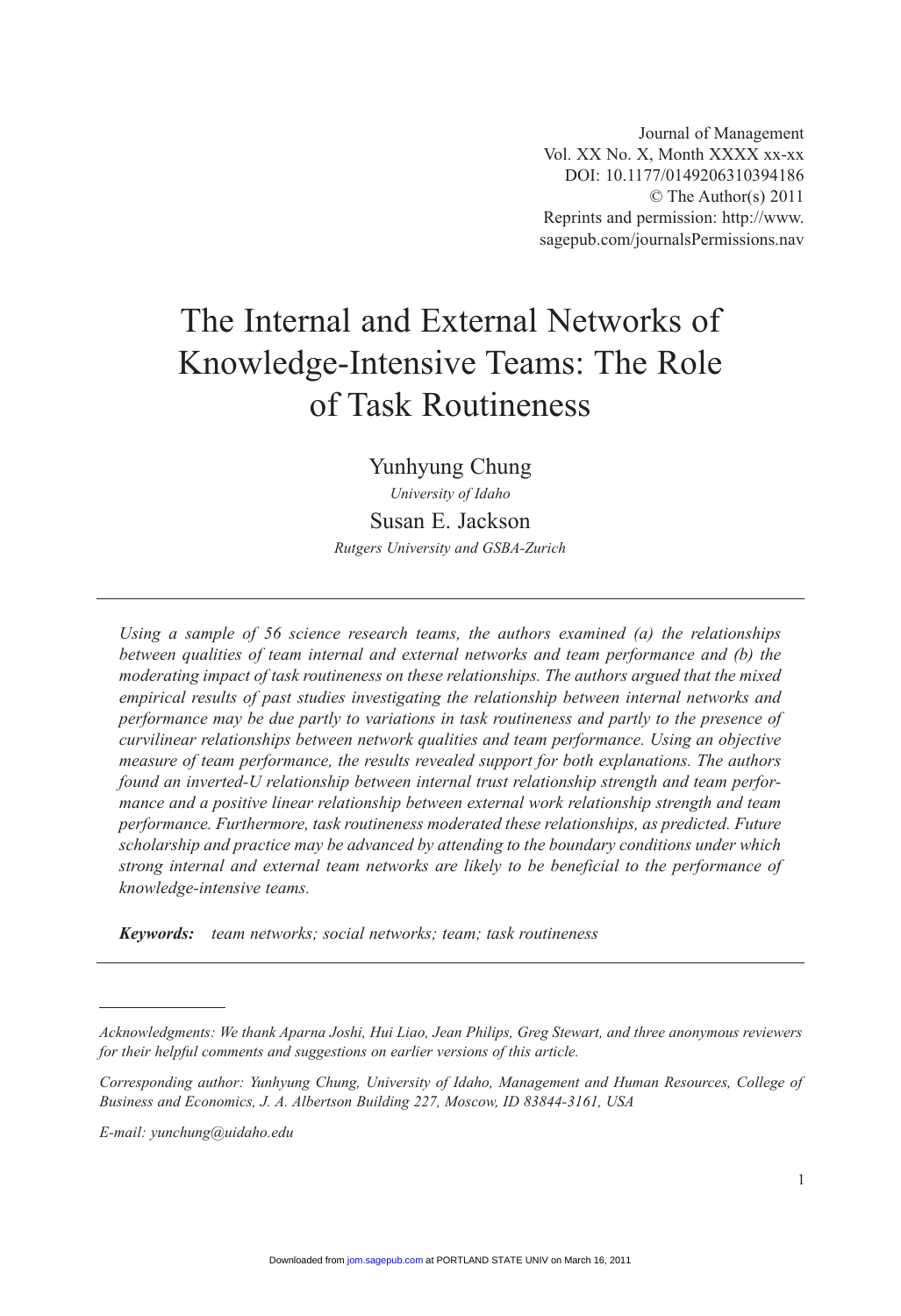### 2 Journal of Management / Month XXXX

In today's highly complex and turbulent environment, effective knowledge-intensive teamwork can contribute to firm competitiveness and survival (Jackson, Hitt, & DeNisi, 2003). In knowledge-intensive teams, the primary goal is to create and develop new and innovative products and services. Through team activities such as knowledge acquisition and knowledge sharing, employees help the firm develop the core resources and capabilities required to achieve a competitive advantage (Jackson, Chuang, Harden, & Jiang, 2006). Examples of knowledge-intensive teams encompass industrial and academic research teams, product development teams, and strategic planning teams, among others. In teams such as these, performance depends on the movement of information and knowledge through social networks that include people within as well as outside the team (Faraj & Yan, 2009; Hansen, Mors, & Løvås, 2005; Hirst & Mann, 2004; Keller, Julian, & Kedia, 1996; Nahapiet & Ghoshal, 1998; Reagans, Zuckerman, & McEvily, 2004; Rey-Rocha, Martin-Sempere, & Garzön, 2002; Wong, 2008).

Prior research has considered two forms of team networks as factors that can enhance team performance: internal networks (networking relationships among people within a team) and external networks (networking relationships between team members and people outside the team).

Drawing on Coleman's (1988) network closure perspective and the bonding view on networks (Adler & Kwon, 2002), dense internal networks in a team, where all team members are densely connected to each other, are expected to have a positive relationship with team performance (Hansen, 1999, 2002; Hansen et al., 2005; Reagans & Zuckerman, 2001; Reagans et al., 2004; Rulke & Galaskiewicz, 2000; Wong, 2008). In a densely internally connected team, the individuals are connected to each other by strong bonds, and the team develops strong norms that support collaboration and the sharing of knowledge information. Such norms motivate and guide the behaviors of the team's members.

Whereas moderately strong internal networks may prove to be beneficial to team performance, excessively strong internal networks may interfere with team performance (Oh, Chung, & Labianca, 2004). The members of a team characterized by strong bonds may spend more time maintaining their relationships with each other (Hansen, Podolny,  $\&$ Pfeffer, 2001), which detracts from time spent working directly on the team task. Members of teams with dense internal networks are likely to rely on each other as sources of information (Burt, 1992) and consequently have less contact with alternative views and mind-sets that are not represented within the team (Oh et al., 2004). To date, most research on internal networks has assumed that such effects are likely to result in a negative linear relationship between the strength of internal bonds and team performance (for an exception, see Oh et al., 2004). In contrast to most prior work, we argue that these dynamics and their effects may be nonlinear. Thus, one objective of the present research is to test theoretical arguments that lead to the prediction of a curvilinear relationship between the strength of internal networks and team performance.

The nature of a team's external relations has also garnered the attention of scholars interested in understanding social networks. The acquisition of novel and essential resources and knowledge often requires team members to engage in boundary-spanning activities, which link team members to others in the organization. It follows that the presence of network ties that link team members to external resources should be positively associated with team performance (Oh et al., 2004; Reagans et al., 2004; Rulke & Galaskiewicz, 2000; Wong, 2008).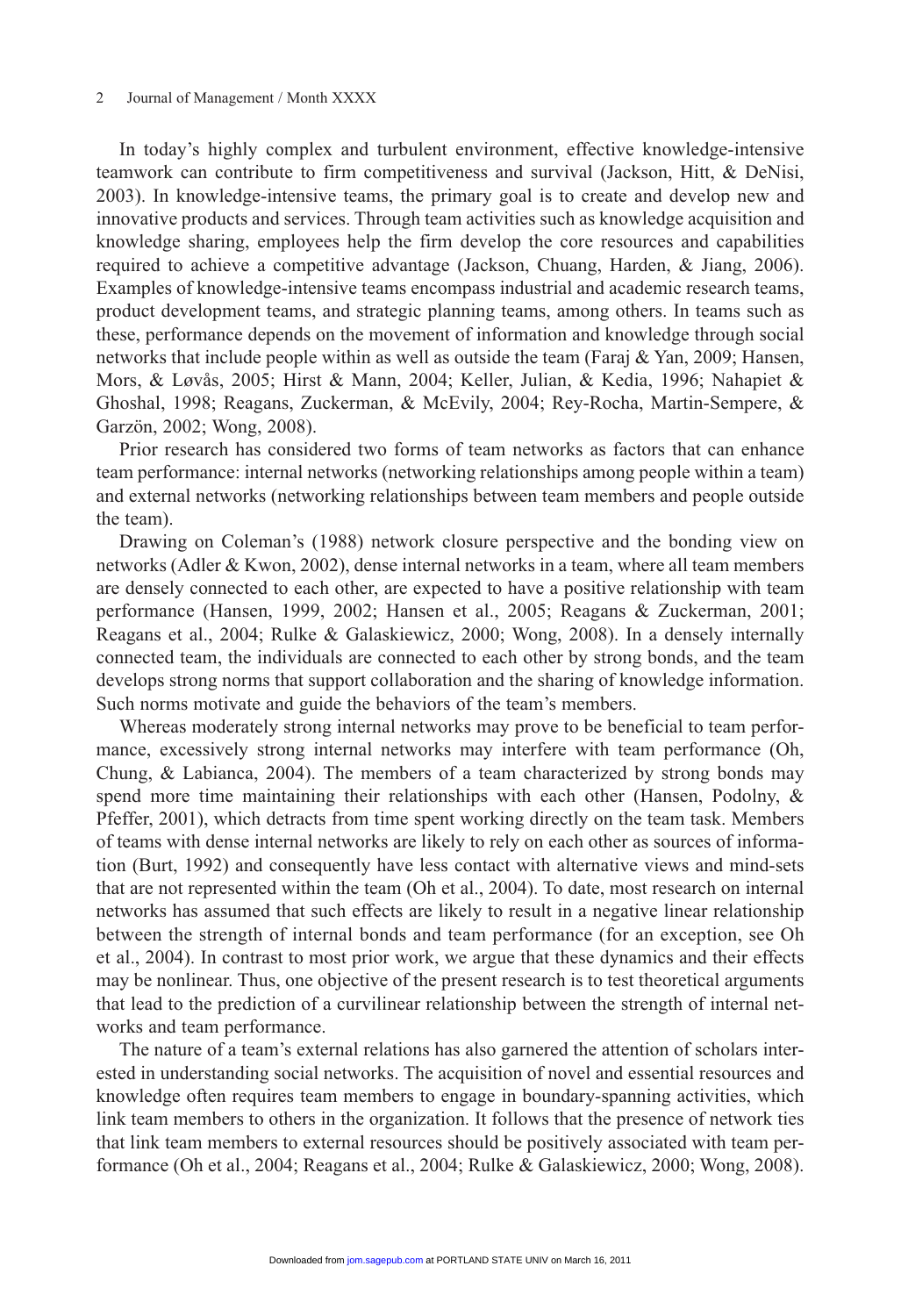However, the extent to which internal and external networks are related to team performance may depend on differences in task demands. In particular, we examined teams working on tasks that varied in routineness. Because task routineness is associated with information-processing demands (Arrow, McGrath, & Berdahl, 2000; Gladstein, 1984), it is likely to influence interactions within a team. Although scholars often mention team task characteristics as important to consider when studying team dynamics, the literature on team internal networks has generally ignored this contextual factor.

Task routineness may play a critical role in shaping the relationship between external informational networks and team performance. Since performing less routine tasks may require team members to process complex and difficult information, teams may benefit from work relationships that reach across the team boundary. Thus, this study also examines the relationship between external team networks and team performance.

The research uses data collected from academic science research teams whose work requires substantial information processing. The major objective of these teams was to produce new knowledge that advances scholarship in their academic specialties within the broad disciplines of biology and chemistry. Therefore, we used academic publication records to assess team performance. In the following sections, we present our theoretical reasoning and develop specific hypotheses. First, we consider how team internal networks can influence team performance. Then, we consider how team external networks can influence team performance. Finally, we examine task routineness as a potential moderator of the predicted relationships between characteristics of team networks and team performance.

# **Internal Networks and Team Performance**

The bonding view on internal networks highlights the importance of the social relationships among actors within a formal boundary (e.g., team) and acknowledges the potential benefits and costs of dense internal networks (see Adler & Kwon, 2002, for a review). Following the logic of Coleman's (1988) discussion of network closure, we consider the degree to which discrete individuals are linked to others in a network (Kilduff & Tsai, 2003).

When mutually reinforcing social interactions link together members of a work team, the team's internal network approaches a state of closure. Because actors in a social unit characterized by network closure are densely connected to each other, they are less able and less likely to hide resources (e.g., information) from one another. The closure of internal networks allows team members to monitor and guide the behaviors of one another, and in so doing they develop a collective norm of cooperation and feelings of interpersonal trust (Nahapiet & Ghoshal, 1998).

# *Characteristics of Internal Networks in Teams*

Drawing on Coleman's (1988) network closure perspective, we examine two aspects of team internal networks: internal work relationship strength and internal trust relationship strength.

*Internal work relationship strength* is the degree to which team members have strong interpersonal interactions with each other deriving from their shared job activities (e.g., seeking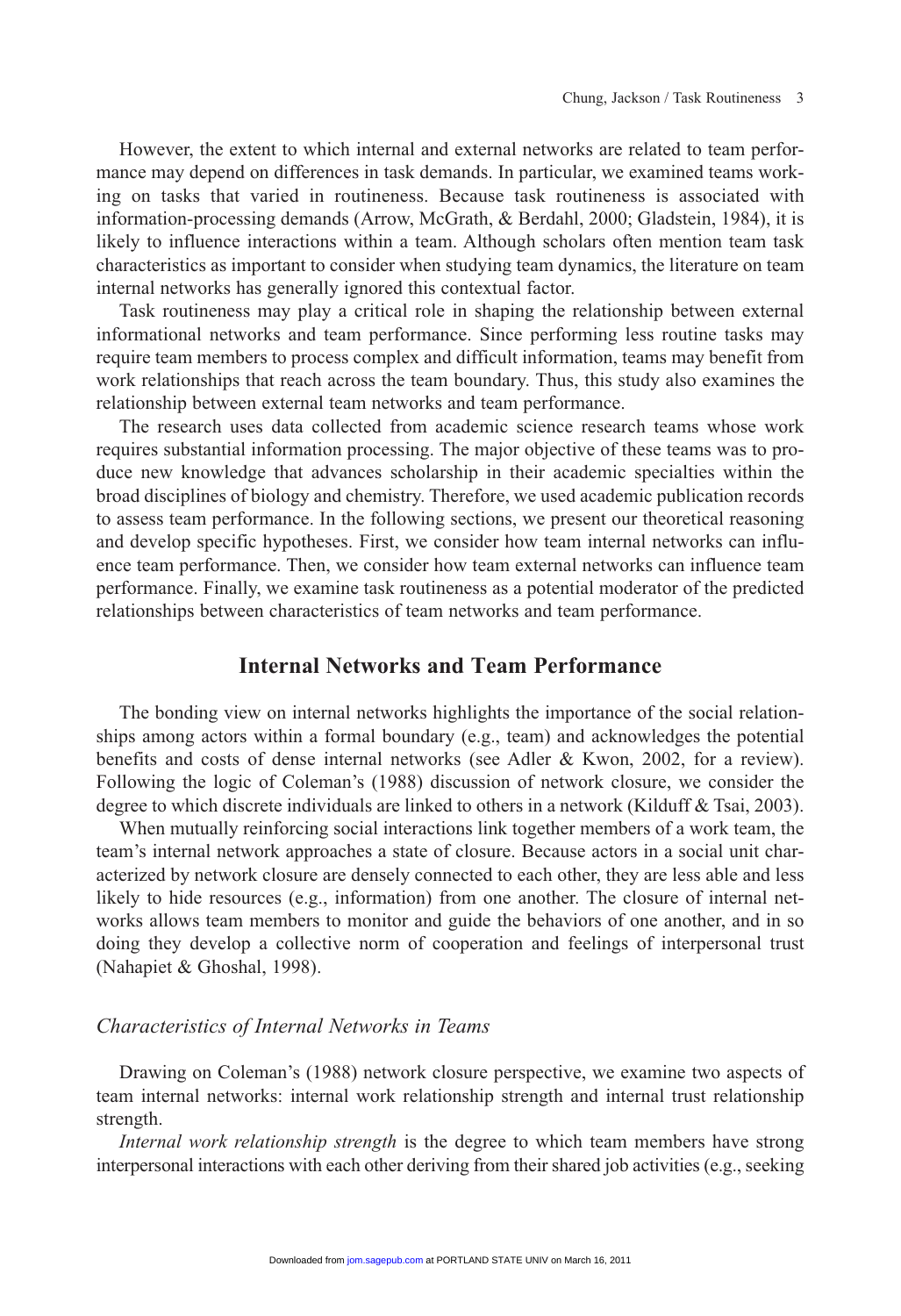job-related advice and sharing work knowledge). Dense ties for sharing work-related information and knowledge may promote mutual interdependence between team members and make them aware of their roles and the sources of knowledge and information (e.g., who knows what) (Sparrowe, Liden, Wayne, & Kraimer, 2001).

*Internal trust relationship strength* is the degree to which team members trust each other. *Trust* is defined as "the willingness of a party to be vulnerable to the actions of another party based on the expectation that the other will perform a particular action important to the trust, irrespective of the ability to monitor or control that other party" (Mayer, Davis, & Schoorman, 1995: 712). Trust allows team members to expect social and economic exchange (conditional trust) and/or to perceive shared values and positive mood and emotions (unconditional trust; Jones  $& George$ , 1998). When they trust one another, team members are willing to accept some risk that colleagues will engage in opportunistic behaviors (Williams, 2001). A substantial body of literature suggests that trust and the trustworthy environment created by dense social networks are associated with cooperative behavioral norms (Coleman, 1988; Jones & George, 1998; Mayer et al., 1995; Nahapiet & Ghoshal, 1998; Oh et al., 2004).

These two aspects of team internal networks are similar to the theoretical constructs of structural and relational embeddedness. The structural embeddedness of social networks represents the overall form of the network connections between actors (Nahapiet & Ghoshal, 1998). A key facet of structural embeddedness is the pattern of interactions (Tsai & Ghoshal, 1998), including interactions related to work tasks. The more team members engage in workrelated exchanges, the greater is the internal work relationship strength of the team's internal network. Relational embeddedness highlights the type of interpersonal relationships cultivated through a history of social interactions (Granovetter, 1992). Trust is the key aspect of relational embeddedness (Nahapiet & Ghoshal, 1998; Tsai & Ghoshal, 1998; Zheng, 2010).

Internal work relationship strength and internal trust relationship strength are likely to co-evolve within teams and be positively correlated (Jones & George, 1998; Tsai & Ghoshal, 1998; Williams, 2001). Knowing each other's roles and frequently engaging in work-related interactions may create feelings of psychological intimacy. Due to their close relationships, team members may expect to receive and feel obliged to repay others' favors. Consistent with Leana and van Buren's (1999) and Coleman's (1988) discussions of public goods, a dense web of strong ties among team members may result in being more willing to take actions for the sake of the team. Dense work networks also allow team members to readily observe and monitor each other's social behaviors and attitudes, contributing further to feelings of mutual trust. The trustworthiness of the social environment may allow actors to anticipate repayment of favors they extend to others, and in return, they are more likely to feel obliged to repay others' favors (Coleman, 1988). Since it is difficult for actors to escape from their obligations, trust between actors may be quite durable.

# *How Team Internal Networks Can Influence Team Performance*

Internal work relationship strength and internal trust relationship strength may both facilitate team performance under certain circumstances. However, the potential benefits of these two aspects of a team's internal network are not the same, as we explain next.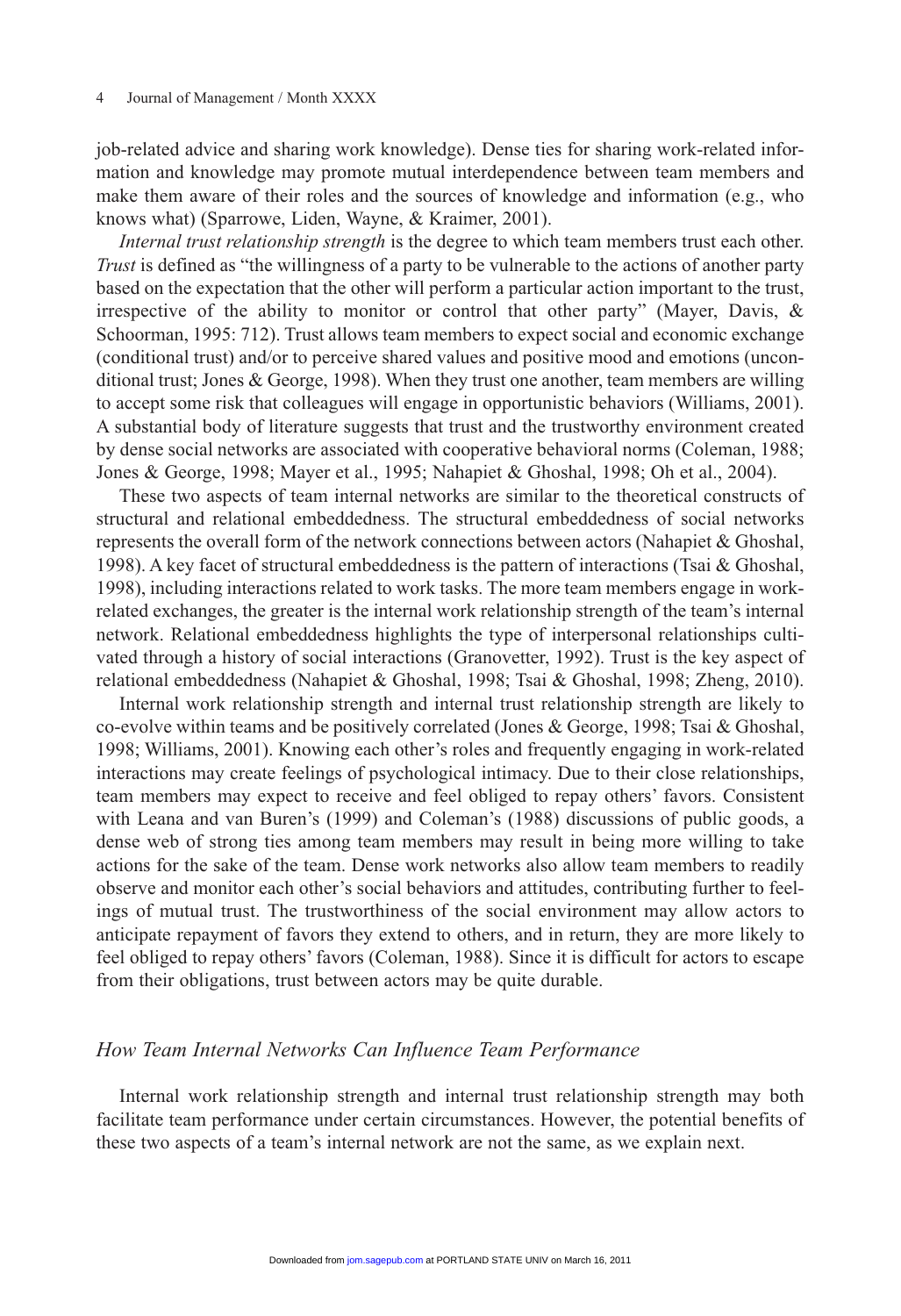*Internal work relationship strength*. Internal work relationship strength is particularly critical for knowledge-intensive teams, in which the acquisition, sharing, and use of knowledge is central (Jackson et al., 2006). Dense and strong connections built on job-related issues help team members exchange tacit and confidential knowledge more easily than might otherwise occur (Hansen et al., 2001).

Scholars have typically argued that the relationship between work-related network strength and team performance is likely to be linear and positive (Baldwin, Bedell, & Johnson, 1997; Oh et al., 2004; Reagans & Zuckerman, 2001; Reagans et al., 2004; Rulke & Galaskiewicz, 2000; Sparrowe et al., 2001; Tsai & Ghoshal, 1998). If team members frequently communicate with each other about task-related issues and get work advice from each other, they may be more likely to achieve work goals and thereby improve team performance. A recent meta-analytic review (Balkundi & Harrison, 2006) also found a positive (but not strong) overall relationship between work network density within teams and team performance. Despite the appealing logic for expecting denser internal team networks to be associated with better team performance, previous research suggests that the density of work-related networks in teams does not always improve team performance. Baldwin et al. (1997) found that the density of within-team advice networks of MBA student teams was positively associated with team members' perceived team performance but not with a more objective performance measure (team grades). Sparrowe et al. (2001) and Hansen et al. (2001) also reported nonsignificant relationships between advice and knowledge network density and team performance. However, other scholars have reported that teams with flat and dense networks of work ties outperformed teams with hierarchical and sparse work networks (Cummings & Cross, 2003; Reagans & Zuckerman, 2001; Reagans et al., 2004; Rulke & Galaskiewicz, 2000).

The network closure perspective may provide an explanation for these contradictory research findings. Moderately strong job-related relationships among team members may improve team performance, but when internal bonds are too strong, the team may develop a cognitive barricade that shuts out useful information from the external world. Team members who are embedded in a network of job-related strong ties develop a strong shared view, and they may be unwilling to accept new and diverse perspectives (Burt, 1992; Ibarra, 1992; Oh et al., 2004). In addition, dense internal work networks may increase the likelihood that individuals acquire similar knowledge and information, which inhibits knowledge creation in the longer term (Burt, 1992; McFadyen & Cannella, 2004). If team members develop a strong team identity, they may be less open to interacting with external (nonteam) colleagues in their organization or profession. Thus, whereas a moderate level of internal work relationship strength may improve team performance, very strong internal work relationship strength may be associated with poorer performance. Dynamics such as these also provide an explanation for the phenomenon of "group think" (Janis, 1972).

Prior research has seldom considered the possibility of a curvilinear relationship between internal work relationship strength and team performance. However, studies of other characteristics of internal team networks are suggestive: For example, Oh et al. (2004) found a significant curvilinear relationship between the density of internal friendship ties and group effectiveness (team performance ratings). In a study of cross-functional teams, Patrashkova-Volzdoska, McComb, Green, and Compton (2003) found a curvilinear relationship between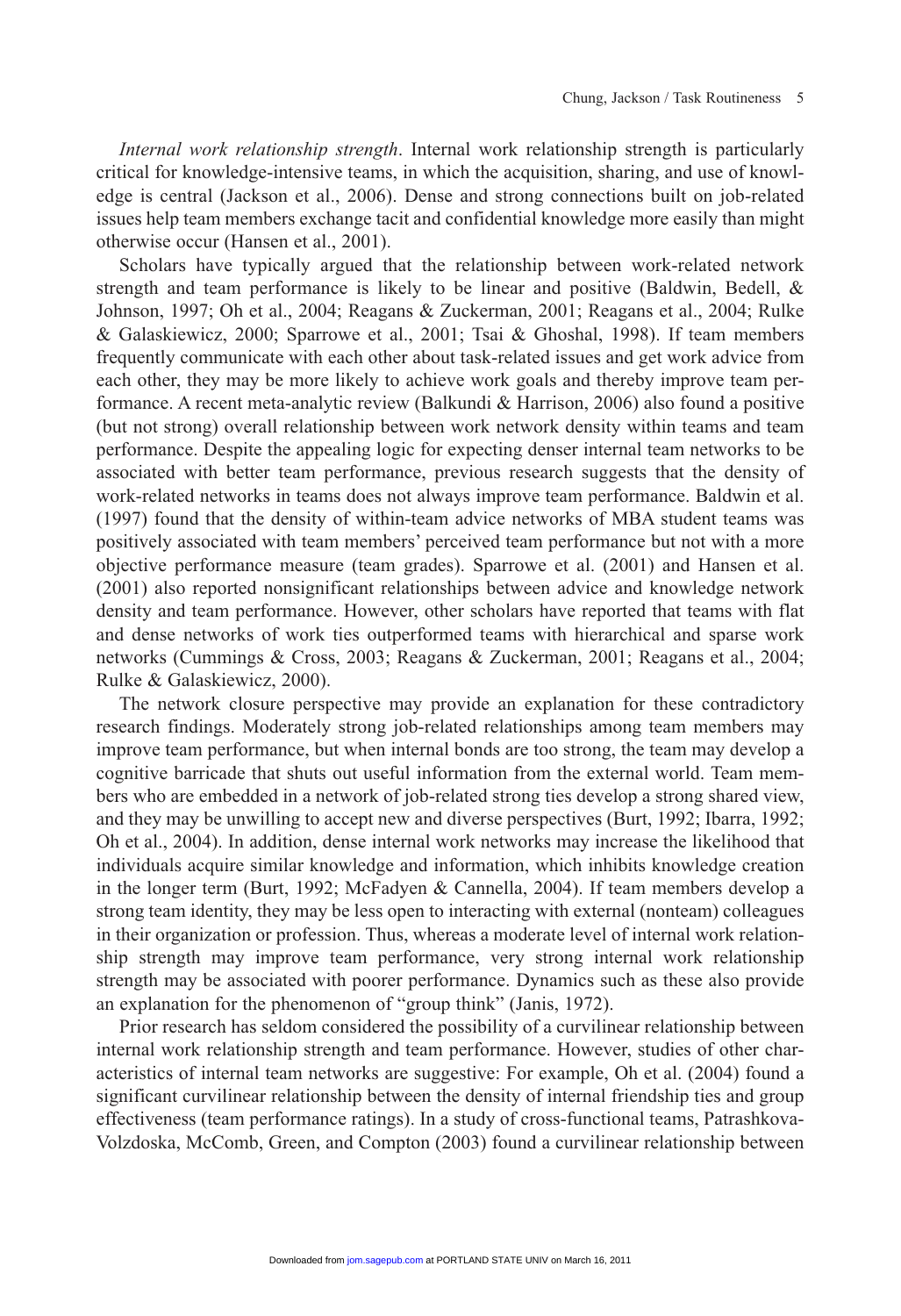### 6 Journal of Management / Month XXXX

internal communication (face-to-face and e-mail) frequencies and team goal achievement. In a sample of new product development teams, Leenders, Van Engelen, and Jan Kratzer (2003) found a curvilinear (inverted-U) relationship between internal communication frequency and team members' perceptions of creativity. Thus, we proposed the following hypothesis:

*Hypothesis 1a:* Degree of internal work relationship strength in team internal networks will have a curvilinear inverted-U relationship with team performance.

*Internal trust relationship strength*. To our knowledge, there is no empirical research on the relationship between team internal trust relationship strength and team performance. However, several studies have examined the relationships between perceived interpersonal trust and various team outcomes, and the results of those studies have indicated the potential value of internal trust relationship strength. For example, a study of Chinese professionals working in teams at a wide range of companies revealed a positive relationship between perceived cognition-based trust and team performance ratings of team leaders (Hampel, Zhang, & Tjosvold, 2009). In a study of 33 virtual teams, members' reported trust levels were positively correlated with their own perceptions of team performance but not with external managers' perceptions of team performance (Peters & Karren, 2009). On the other hand, team trust was not significantly associated with customer satisfaction in a study of geographically dispersed customer service teams (Kirkman, Rosen, Tesluk, & Gibson, 2006), and it was not associated with creativity in a study of R&D teams (Chen, Chang, & Hung, 2008). In a study of self-managing MBA student teams, Langfred (2004) found no significant relationship between team trust and team performance (the average score on the presentation of teams' case analyses by six faculty).

The mixed findings of past studies might arise due to the presence of a curvilinear relationship between perceived levels of trust and team performance, with performance being harmed when trust among teammates is either too weak or too strong. Since asking someone for knowledge and information often requires some level of trust (Abrams, Cross, Lesser, & Levin, 2003; Cross, Parker, Prusak, & Borgatti, 2001), in knowledge-intensive teams where tacit knowledge needs to be shared and transferred to improve team performance internal trust relationship strength is likely to play a pivotal role. When trust is too low, team members are not likely to freely seek out or share knowledge. Information seeking may be construed as an indication of weakness and reveals one's own vulnerability, while sharing information involves taking a risk that others will use the information for their own personal gain at one's expense. On the other hand, very high internal trust relationship strength may signal an overly strong team identity that inhibits members from sharing beliefs and perceptions that are counter to the team's accepted understanding. Moreover, in a team with a too strong internal trust network relationship, team members hesitate to monitor each other's work because doing so may be interpreted as a sign of distrust (Langfred, 2004). Therefore, we propose the following:

*Hypothesis 1b:* Degree of internal trust relationship strength in team internal networks will have a curvilinear inverted-U relationship with team performance.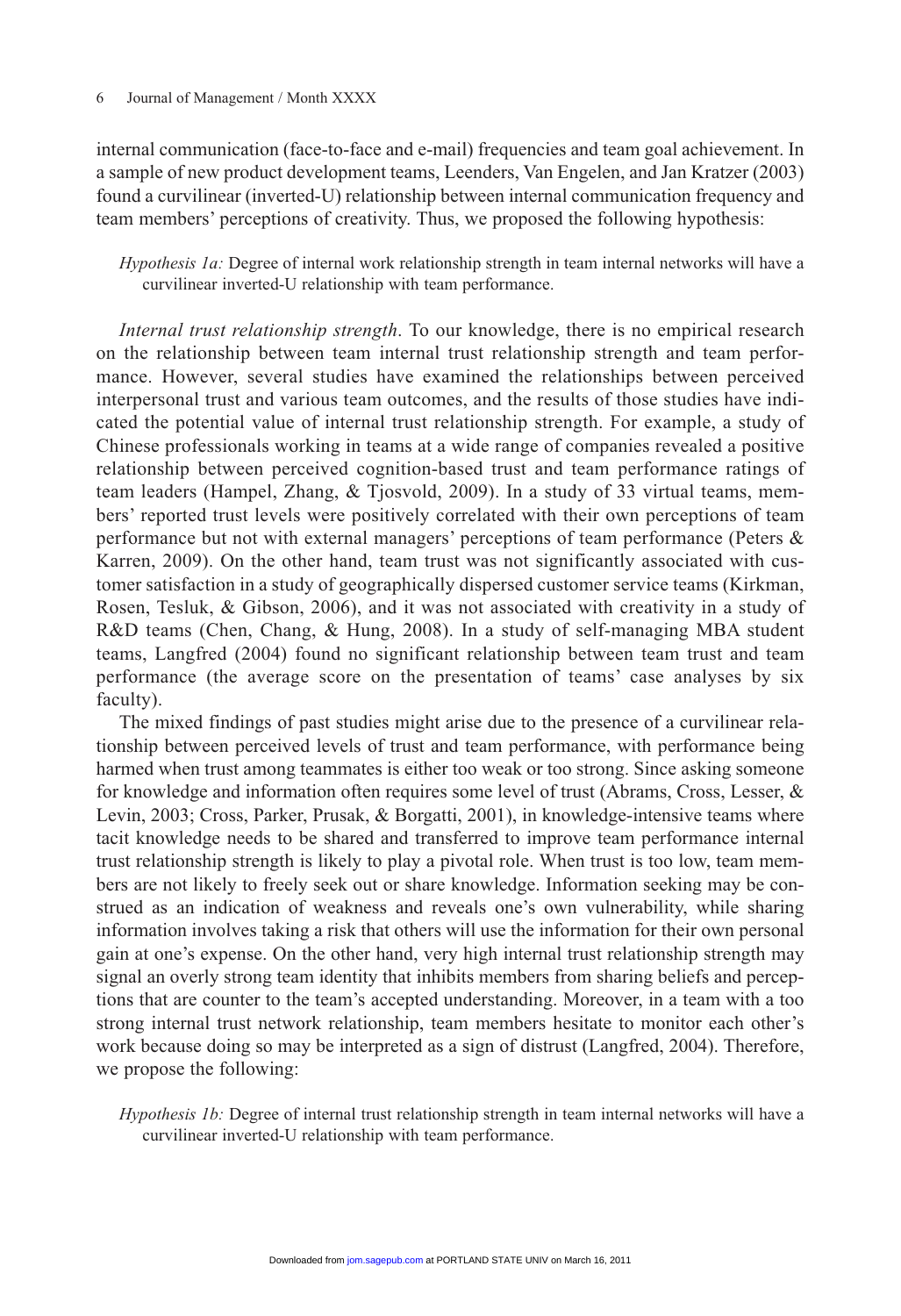# **Team External Networks and Team Performance**

Seldom are intact work teams isolated from their larger organizational context. Rather than having clear and impermeable boundaries, work teams are somewhat fuzzy social structures in which people interact, collaborate, and collect information and knowledge among themselves while also maintaining relationships with those situated in the broader social context (Oh et al., 2004).

External network ties can serve both instrumental/informational and expressive/social purposes (Balkundi & Harrison, 2006; Cascioaro & Lobo, 2008). In this study, we focused on the instrumental role of external team networks because we assumed instrumental external ties were most relevant to team performance. More specifically, we examined the strength of team external informational networks.

Members of work teams often perform a variety of activities and tasks in collaboration with nonteam (external) members (Faraj  $\&$  Yan, 2009). To be effective, work teams need to learn about and understand other parts of the organization (Ancona & Caldwell, 1992). External networks and vigorous boundary-spanning activities appear to play a crucial role in knowledge and information transfer and acquisition and may promote team performance (see Joshi, Pandey, & Han, 2009, and Marrone, 2010, for reviews).

Prior research on team networks has found that strong external informational networks facilitate knowledge sharing and transfer (Hansen et al., 2005), reduce interunit conflicts (Nelson, 1989), and ease task coordination (Gargiulo & Benassi, 2000). Strong external ties are especially beneficial for the transfer of tacit and complex knowledge that is not easily codified (Hansen, 1999). Thus, strong external ties should aid team performance by increasing the team's access to useful but sticky information. Strong relationships with people outside the team can minimize the amount of time team members need to spend locating and interpreting information. Knowing whom to ask can reduce the time required for information search. And when the person providing the information is well known, information transfer is more efficient. Consistent with this logic, Hansen et al. (2001) and Reagans et al. (2004) found that strong external informational networks were significantly and positively associated with faster project completion. Therefore, we proposed the following:

*Hypothesis 2:* External informational network strength will be positively associated with team performance.

We note, however, that a study of student teams by Baldwin et al. (1997) found no significant relationship between external informational strength and team grades. Task characteristics may help explain such inconsistent findings. Next, we consider the role of task routineness as a potential moderator of the relationships we have just proposed.

# **Task Routineness as a Moderator of Relationships Between Team Network Characteristics and Team Performance**

Task routineness is widely recognized as a contextual condition that shapes informationprocessing activities, boundary-spanning activities, and intrateam interactions (e.g., Campion,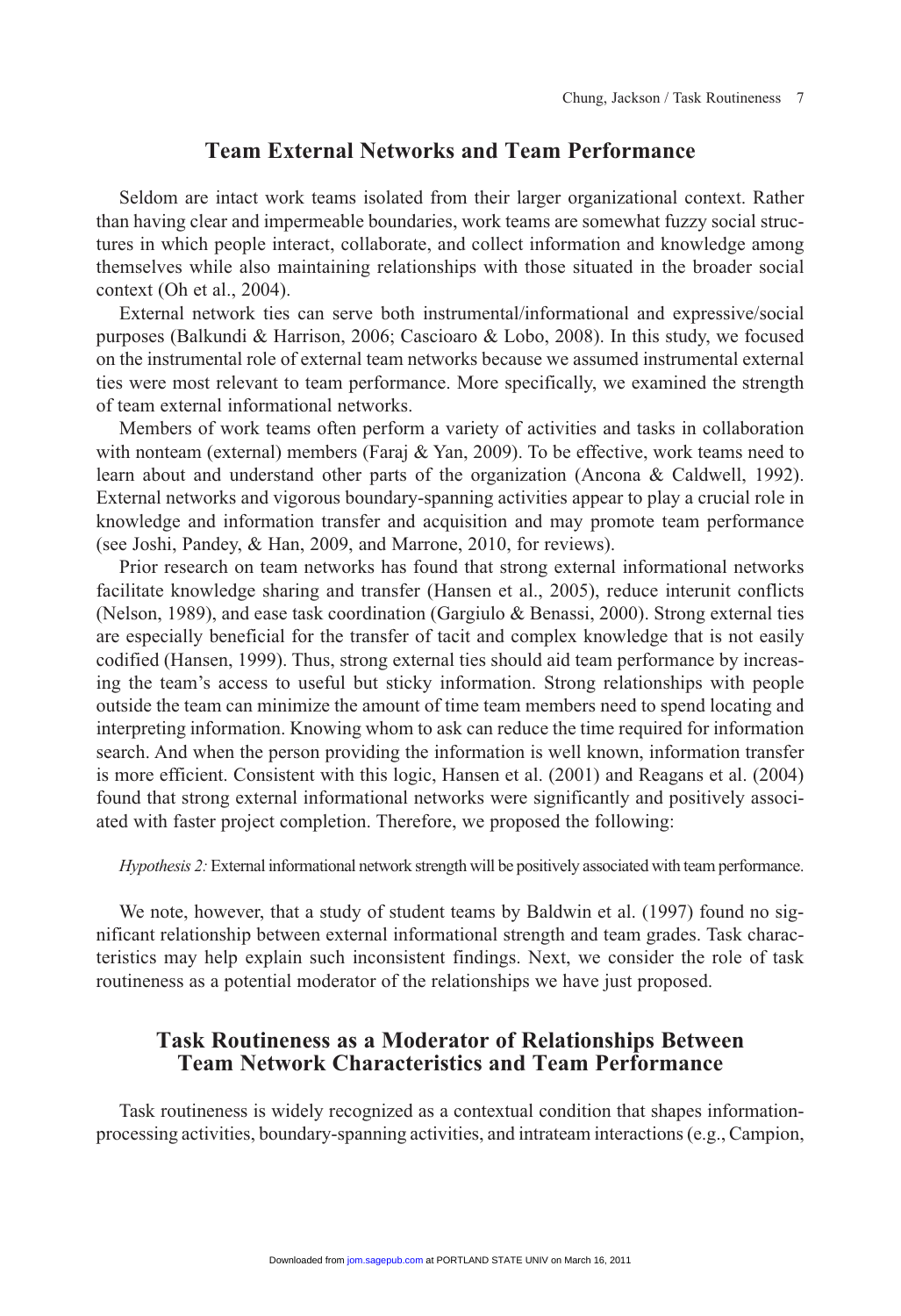Papper, & Medsker, 1996; Gladstein, 1984). It is also recognized as a contextual condition that may influence the relationship between team internal networks and performance (Ahuja & Carley, 1999; Argote, Turner, & Fichman, 1989; Brown & Miller, 2000; Burt, 2000; Cummings & Cross, 2003; Katz, Lazer, Arrow, & Contractor, 2004). Put simply, task routineness is a contextual factor that may diminish or magnify the performance consequences of internal team networks.

Internal team dynamics are central to the performance of teams working on nonroutine tasks. Teams performing new and unpredictable tasks need to exchange tacit knowledge that is not easily articulated and has not been acquired through one's own experience (Hansen et al., 2001). Because nonroutine (vs. routine) tasks are likely to benefit from the use of wide-ranging information and knowledge, we expected to observe a curvilinear relationship between internal work relationship strength and team performance when studying science research teams, for their work is *relatively* nonroutine in comparison to some other types of team tasks. That is, the work of R&D teams is relatively complex, difficult, and unpredictable (Tushman, 1977). Teams working mostly on nonroutine tasks may be more likely to recognize the value of sharing their unique knowledge and expertise with colleagues and to develop strong internal networks in order to build appropriate knowledge stocks and maintain appropriate knowledge flows.

Nevertheless, the daily work activities of some R&D teams can sometimes be fairly routine. Tasks that are high on the dimension of routineness are characterized by greater repetitiveness, simplicity, and certainty (Jehn, 1995). Because routine tasks generally involve activities that are predetermined and predictable, they generally are less knowledge- and information-intensive (Brown & Miller, 2000) and they require less coordination (Van de Ven, Delbecq, & Koenig, 1976). For teams engaged in such work, acquiring and sharing a wide variety of information may be less critical to team performance, and thus characteristics of the team's social network may be less consequential. For example, R&D teams whose work involves following formal research protocols may view the tasks of collecting and analyzing data as routine, despite the high level of technical expertise required.

For routine tasks, we expected the characteristics of internal team networks to be unrelated, or only weakly related, to team performance. When the team task requires following formal and clearly communicated procedures and protocols, team members may be less motivated to develop a strong interpersonal network simply because they do not see the value of sustaining close work relationships. For scientists working on relatively routine tasks, the speed and accuracy of each person's work contributes to the team's performance, but qualities of the team's internal network may be unrelated to these aspects of performance. Based on these arguments, we proposed the following:

*Hypothesis 3a:* Task routineness moderates the curvilinear inverted-U relationship between team internal work relationship strength and performance such that the relationship is stronger for teams whose work is relatively low on task routineness and weaker for teams whose work is relatively high on task routineness.

Similarly, we expected task routineness to moderate the predicted curvilinear relationship between team internal trust relationship strength and team performance. Just as internal work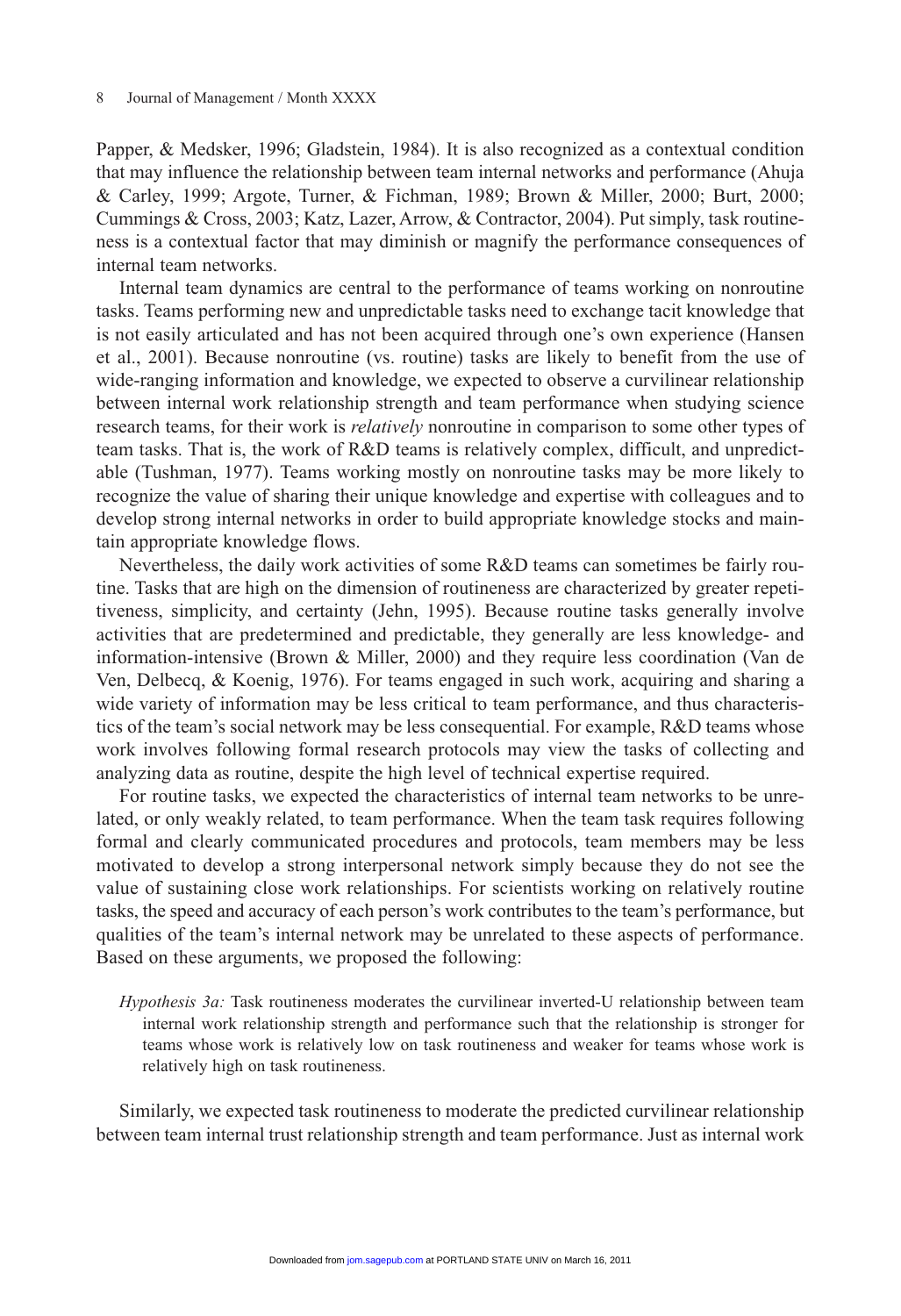relationship strength is likely to have greater consequences for performance when the work required is less routine work, so too is internal trust relationship strength likely to have greater consequences when the work is less routine. For nonroutine tasks, moderate levels of mutual trust facilitate the transfer of knowledge, which contributes to the performance of knowledge-intensive teams. However, when the work required is more routine, knowledge flows are less critical to team performance. Therefore, we proposed the following:

*Hypothesis 3b:* Task routineness moderates the curvilinear inverted-U relationship between team internal trust relationship strength and performance such that the relationship is stronger for teams whose work is relatively low on task routineness and weaker for teams whose work is relatively high on task routineness.

The role played by external informational networks also may vary depending on the degree of task routineness. External informational networks are more likely to be beneficial to team performance when the task requires extensive or rapid information acquisition (e.g., see Katz et al., 2004; Reagans & McEvily, 2003). Nonroutine tasks and external informational network strength may have synergistic consequences for team performance: Complex information and knowledge acquired through strong external informational networks may be more valuable for the performance of teams performing nonroutine tasks.

Prior research has not directly examined the moderating role of task routineness on the relationship between external informational network strength and team performance. However, some research findings on external networks and boundary-spanning activities are relevant to this issue. In a study of product development teams, Hansen et al. (2001) found that teams with strong external ties completed projects that involved more exploration (where tacit knowledge is involved) faster than projects that involved more exploitation (where explicit knowledge is involved). In addition, Hansen (1999) found that strong interunit communication ties speeded up project completion when knowledge was complex and noncodifiable and slowed down project completion when knowledge was codifiable. Therefore, consistent with the work of Hansen, we proposed the following:

*Hypothesis 4:* Task routineness will moderate the positive relationship between external informational network strength and team performance such that the relationship will be stronger for teams whose work is relatively low on task routineness and weaker for teams whose work is relatively high on task routineness.

# **Method**

# *Procedure and Sample*

We collected data from biology and chemistry research teams in a university located in the eastern United States. Interviews with science professors, postdoctoral assistants, and doctoral students confirmed that many characteristics of research teams working in university science laboratories are similar to those of corporate research teams. Team members often interact with one another to learn and develop new research methods, conduct experiments,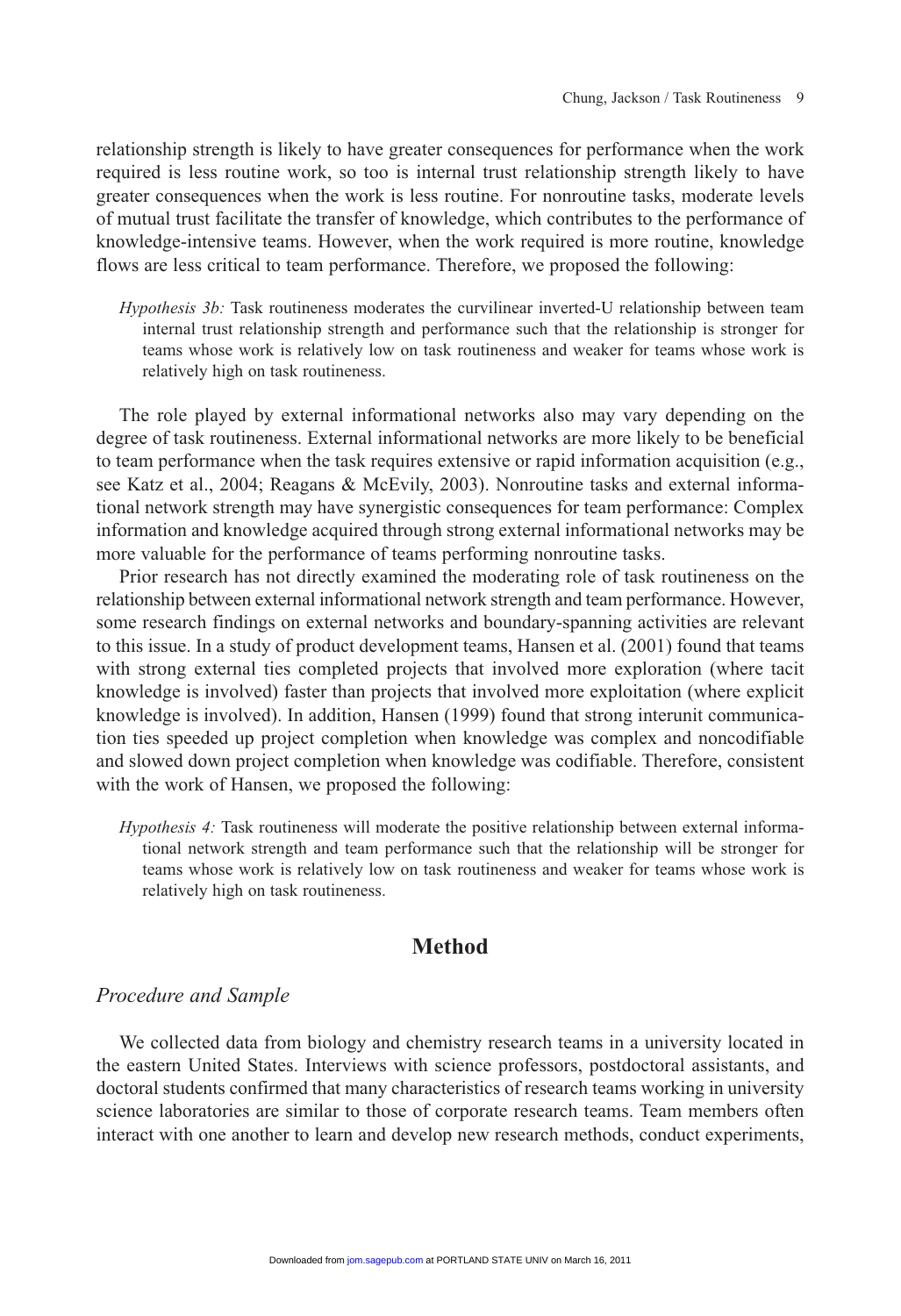and share resources. In addition to the work they do in their own laboratories, the members of science research teams engage in external networking to obtain information and knowledge from colleagues working in other labs on campus. In the typical science research laboratory, a professor or laboratory head is the team manager. This person is responsible for acquiring the financial and other resources needed to operate the laboratory and complete the work; she or he hires employees (e.g., research professors, research associates, technicians, postdoctoral assistants, doctoral students, and master's students), determines their compensation, and is evaluated on and rewarded for the performance of the entire science team.

We invited 216 laboratory teams to participate in the study, of which 70 laboratory teams (350 team members) agreed to participate. Following Sparrowe at al.'s (2001) suggestion, teams with less than 80% response rates were excluded in order to ensure accurate assessments of network characteristics at the team level, resulting in a sample of 58 teams (264 team members). Participating teams had large proportions of international members (especially from China, India, and South Korea). The proportion of White U.S. citizens was 26.52%.

## *Measures*

*Internal work relationship strength and internal trust relationship strength*. We used a sociometric survey to assess the two aspects of internal networks of interest: internal work relationship strength and internal trust relationship strength. To begin, we obtained a roster of team member names from the head of each research laboratory. We presented this roster of names to the team members to define the boundary of the team. To ensure the anonymity of study participants, we asked respondents to use the roster to fill in the first- and last-name initials of team members and use these initials as referents when completing the sociometric survey. For each member of their teams, respondents provided ratings of his or her job-based relationships and their feelings of trust using a 4-point Likert-type response scale ranging from 3 (*to a great extent*) to 0 (*not at all*). Following Burt (1992) and Sparrowe et al. (2001), job-based relationships ratings indicated, "How close is your work-related relationship (e.g., collaborate tasks, exchange job-related information) with each person?" and trust ratings indicated, "How much do you trust each person?"

Using these ratings of their relationships, we calculated network relationship strength for each team using the following formula of network density (Reagans & Zuckerman, 2001; Reagans et al., 2004):

$$
Density_{k} = \frac{\sum_{i=1}^{N_{k}} \sum_{j=1}^{N_{k}} z_{ijk} / \text{MAX}(z_{ijk})}{N_{k}(N_{k}-1)}, j \neq i,
$$

where  $z_{ijk}$  is the relationship strength that team member *i* reports for team member *j*, max  $(z_{ijk})$  is the possible largest tie score, and  $N_k$  is the number of team members in team k. The highest possible density score is 1, and the lowest possible density score is 0. The density of job-related relationships, defined as the mean of job-related relationships between any two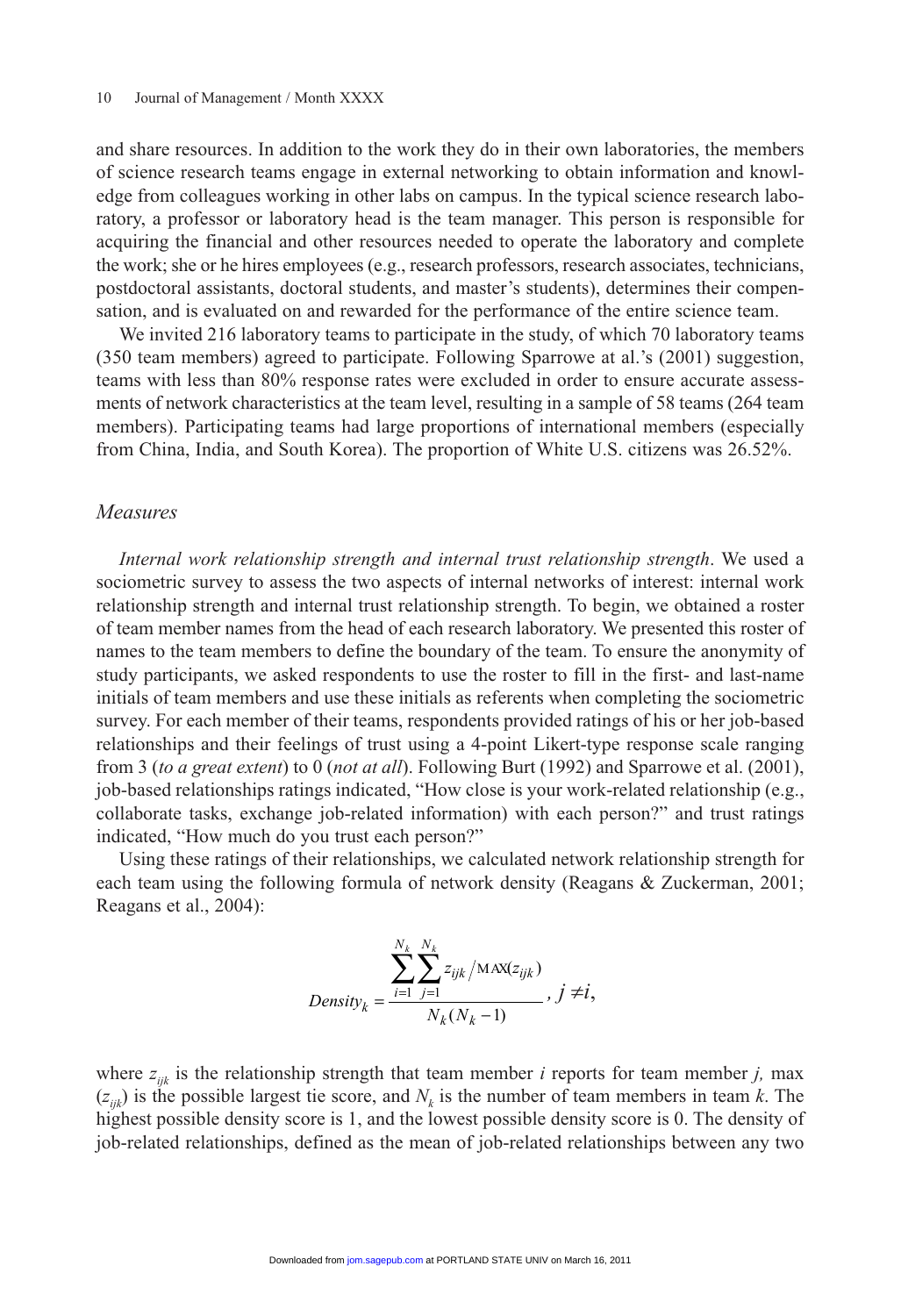members of team *k* (Reagans & Zuckerman, 2001), was used as the measure of *internal work relationship strength*. Similarly, the density of trusting relationships, defined as the mean of trusting relationships between any two members of team *k,* was used as the measure of *internal trust relationship strength*. 1

a few team network studies (Hansen et al., 2001; Hansen et al., 2005; Wong, 2008) have measured team-level network density as the number of existing relationships divided by the number of possible relations,  $N \times (N-1)$ , where existing relationships were defined as a dichotomized value of the relationship between any two team members (e.g., 0 = *no relationship* and 1 = *existence of relationship*). This approach yields a less sensitive metric than the one we employed. In small teams such as those we studied, almost all team members can be expected to report the existence of a relationship with every other teammate. For this reason, most team-level network studies assess strength of relationships among team members, differentiating between at least three degrees of tie strength (Baldwin et al., 1997; Leenders et al., 2003; Oh et al., 2004; Rulke & Galaskiewicz, 2000; Shah, Dirks, & Chervany, 2006; Sparrowe et al., 2001). The measure of network density used in this study is similar but slightly different from this approach in that the mean strength of relations between team members was adjusted by dividing average tie strength by the strength of the network of the most extreme member, max  $(z_{ijk})$ . This method reduces distortions that might otherwise be caused by individual differences in the tendency to report high relationship strength (Reagans & Zuckerman, 2001; Reagans et al., 2004); it also reduces distortions to the team score that are created when one or a few members are strongly connected and the others are not connected.

*External informational network strength*. We used egocentric network data to measure external networks. First, respondents listed the first- and last-name initials of up to eight people in the organization who they viewed as valuable contacts for obtaining work-related information. We did not ask team members to indicate people in their network who were not members of the organization because lab leaders and members reported during pilot interviews that most team members focused on job-related networks within the organization (the networks of lab leaders frequently extended beyond the organization's boundary, however). For each external contact listed, respondents provided ratings to answer the question, "How close is your work-related relationship (e.g., collaborating on tasks, exchanging job-related information) with each person?" using a 4-point Likert-type response scale ranging from 1 (*to a great extent*) to 4 (*not at all*). Limiting the list of possible contacts to eight people may not have allowed all members to describe their entire external network, but constraining the number of contacts listed has the benefit of making data collection more feasible (see Morrison, 2002). Only 6% of respondents listed the maximum allowed number of contacts, suggesting that placing a limit of eight contacts did not substantially restrict variation among respondents.

Following Hansen et al. (2001) and Brass (1995), *external informational network strength* was operationalized by first calculating each team member's average tie strength (sum of all network external tie ratings divided by the number of external informational relationships reported), then aggregating to the team level, and finally dividing by the number of team members. Thus, external informational network strength reflects the average strength of external relationships for members of a team.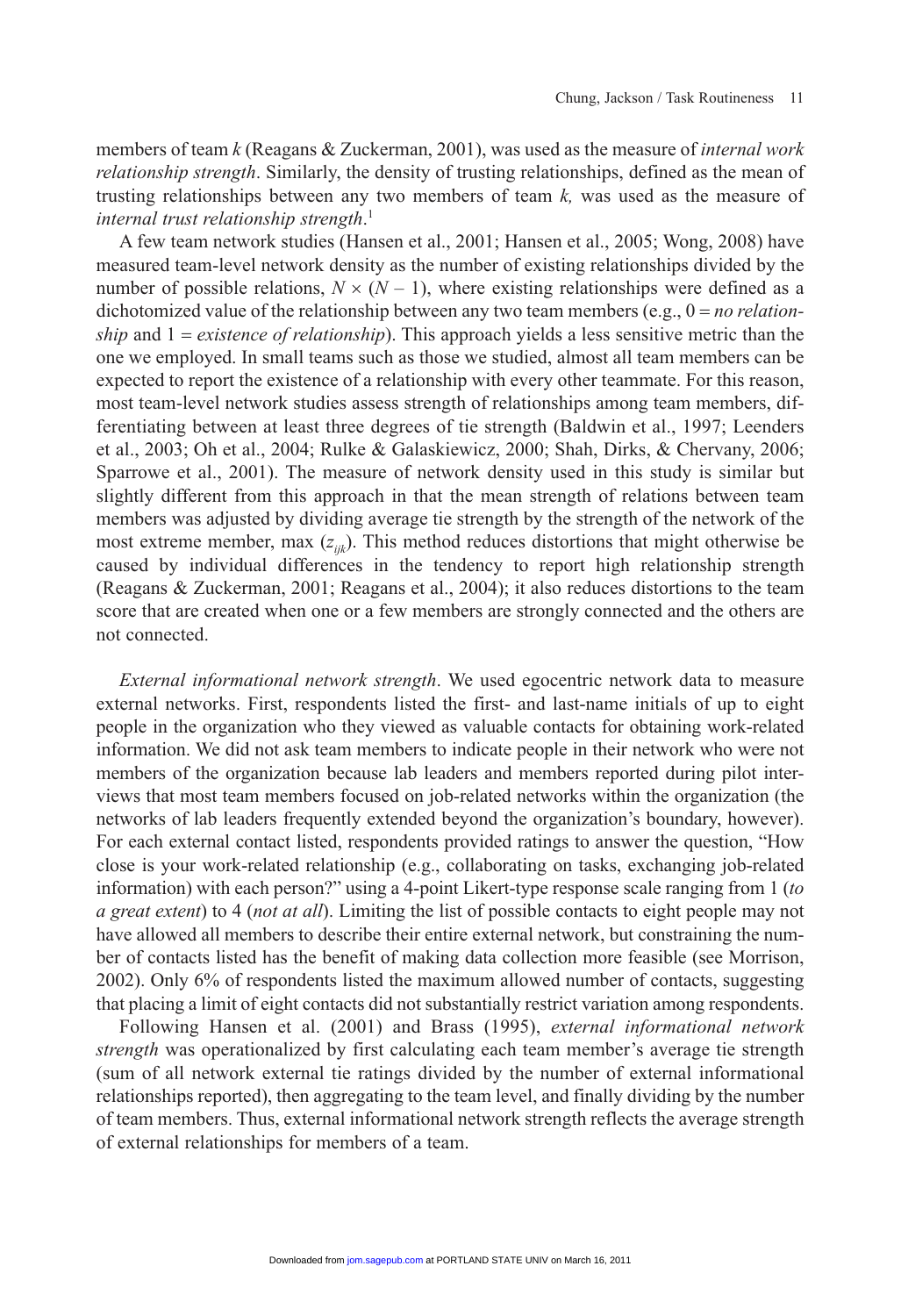### 12 Journal of Management / Month XXXX

*Task routineness*. We measured task routineness using items that reflected the past work of several other scholars (Jehn, 1995; Jehn, Northcraft, & Neale, 1999; Perrow, 1970; Van der Vegt & Janssen, 2003; Van de Ven et al., 1976). After consulting all of these sources, we selected 4 of Jehn's (1995) original 20 items to assess task routineness (Cronbach's  $\alpha$  = .79). The measure includes "My job is very routine," "I encounter a lot of variety in my normal working day," "The methods I follow in my work are about the same for dealing with all types of work, regardless of the activity," and "I feel like I am doing the same thing over and over again." Ratings were made on a 7-point Likert-type response scale ranging from 1 (*completely disagree*) to 7 (*completely agree*). We asked respondents to describe their own work rather than the work of the team as a whole in order to maximize the likely accuracy of these self-reports. We assumed that reports might differ somewhat among members of the same team due to role differentiation within the team, yet significant differences between teams also were expected because the overall degree of task routineness reflected the nature of the team's current projects and differences in the way lab leaders managed the team's work.

To test our assumption that team members shared similar perceptions of their task environment, we conducted several statistical checks prior to aggregating individual ratings to create a team-level score. We found significant between-group variance using one-way ANOVA ( $F = 1.768$ ,  $p < .01$ ) and high interrater agreement among team members ( $r_{wg} = .87$ ) using the computational procedure of James, Demaree, and Wolf (1984). While some indicators were lower than ideal, intraclass correlation coefficient (ICC)  $(1) = 0.18$  and ICC  $(2) = 0.44$ , taken together, these results suggest that ICC  $(1)$  and ICC  $(2)$  values may be artificially low due to low within-team variance in ratings of task routineness, not because of low withingroup agreement (George & James, 1993).

*Team performance*. To assess team performance, we calculated each team's publication impact factor score using participants' lists of publications for the current year, which they provided. Following McFadyen and Cannella (2004) and Stephan and Levin (1991), we obtained the Institute of Scientific Information's (ISI) impact factors for all publications on which any team member was listed as a coauthor. We did not exclude publications that included coauthors who were not members of the team, because collaboration across team boundaries was expected. Likewise, we did not require all of a team's members to be listed as coauthors of a publication; some (especially junior) team members may have participated in the work that resulted in publication but had not made sufficient intellectual contributions to justify coauthorship.

The ISI impact factor adjusts for the frequency of publications issues, the volume of journals, and the history of journals. The impact factor is generally most sensitive to variations in productivity within a field of study. However, the impact factor may also reflect the size, nature, and growth rate of a field. For example, publications in some older, well-established fields (e.g., chemistry) may have higher citations than do publications in other newer fields (e.g., environmental science). To adjust for such differences between specialties, we standardized the impact factor within the academic fields that were relevant to participants in this study. We defined academic fields of specialty using the categories identified by the ISI.

Thus, a team's performance was defined as the average weighted impact score of the publications in which team members appeared as authors. (Note that a publication was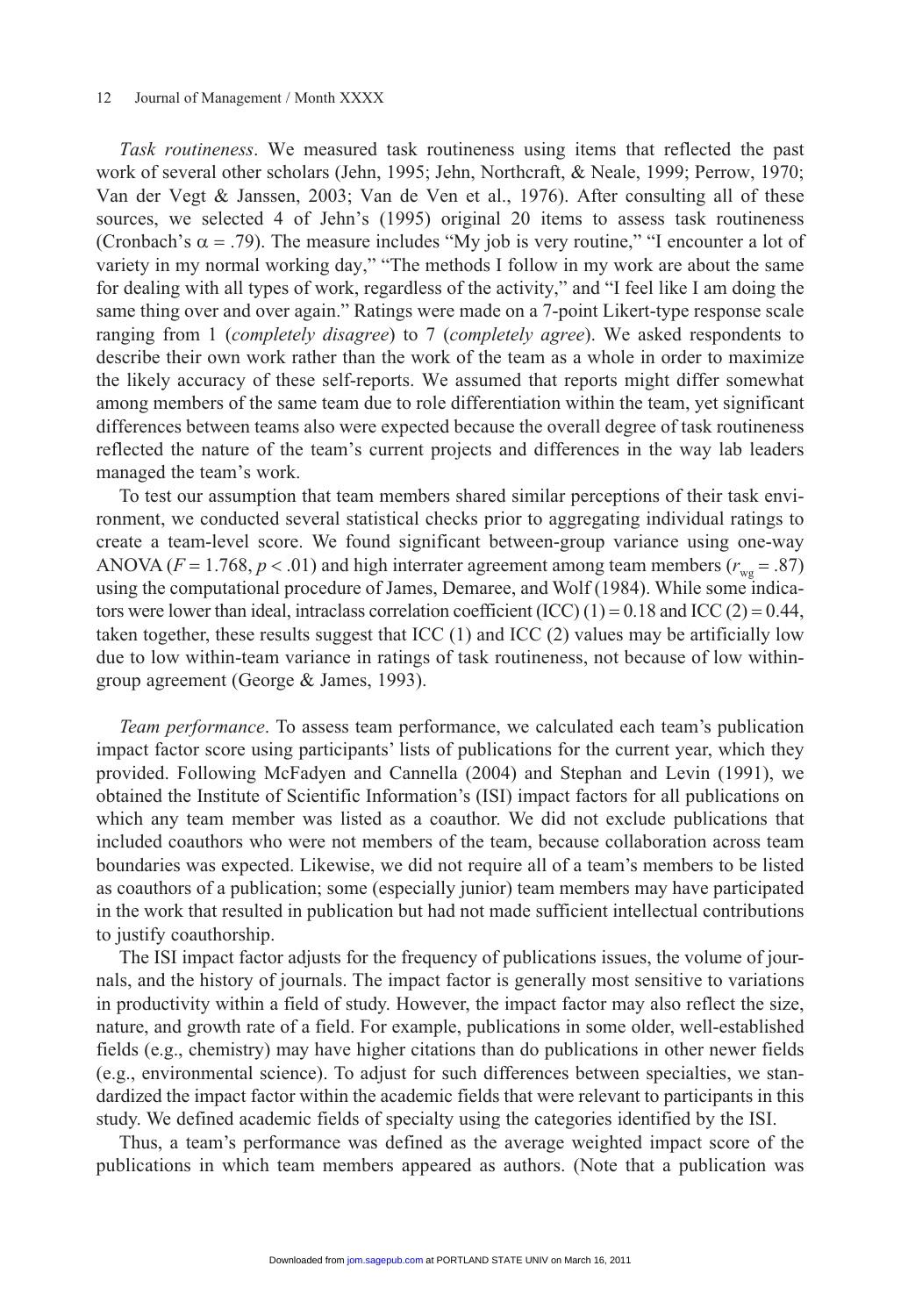counted only once for a team, regardless of how many team members were listed as coauthors.) The final team performance score reflected publication quantity and quality. For example, a team member with two publications in Journal A with a standardized impact factor of 4 and one in Journal B with a standardized impact factor of 1 would be assigned a weighted standardized impact factor score of  $[(2 \times 4) + (1 \times 1)] = 9$ . A team performance score was calculated by summing the team members' weighted standardized impact factor scores and dividing by the number of team members.

Our measure of team performance is context specific (Mathieu, Maynard, Rapp, & Gilson, 2008) and reflects the performance expectations for science research teams. It assumes that publications represent the cumulative effort of team members and that differences in publication scores between teams represent meaningful differences in team performance. In support of these assumptions, laboratory heads reported that publishing research results was a primary performance objective and that teams achieved this objective by working on tasks interdependently. In a survey of the laboratory heads, 82% indicated that at least 50% of their teams' work was performed interdependently. No laboratory leaders reported that team members performed their tasks solely as individuals.

*Controls*. Team size and three indicators of team human capital were included as control variables. For *team size,* we used the natural logarithm of the number of team members in a team, due to the skewed distribution of team sizes. Larger teams might perform better on difficult tasks in an uncertain and complex environment (Hülsheger, Anderson, & Salgado, 2009; Stewart, 2006). Three indicators of *team human capital* were included to control for cognitive ability and other possible influences on performance: proportion of team members with a doctoral degree, average tenure of team members, and average performance of individual team members for the past three years. Teams with more talented members are likely to achieve better outcomes (see Stewart, 2006, for a meta-analytic review), and previous research has found that the average tenure of team members influences group interactions and team performance (e.g., Hülsheger et al., 2009; Katz, 1982; Pelled, Eisenhardt, & Xin, 1999). For our tests of Hypotheses 2 and 4, the size of a team's external informational network (calculated as the mean number of external people listed by members of a team) also was included as a control variable as well. Larger external networks may allow teams to obtain more information, regardless of the strength of external networks (e.g., Hansen et al., 2001). Finally, in separate analyses not included here, we ran the analyses controlling for gender diversity, ethnic diversity, and diversity of educational specialty, which also have been found to be associated with performance in some teams (Jackson, Joshi, & Erhardt, 2003; Joshi & Roh, 2009). We found no significant relationships between these diversity variables and team performance, so to conserve statistical power we did not control for team diversity.

# **Results**

### *Descriptive Statistics*

Table 1 reports means, standard deviations, and bivariate correlations for all the variables in the model, treating teams as the unit of analysis. As expected, the two indicators of internal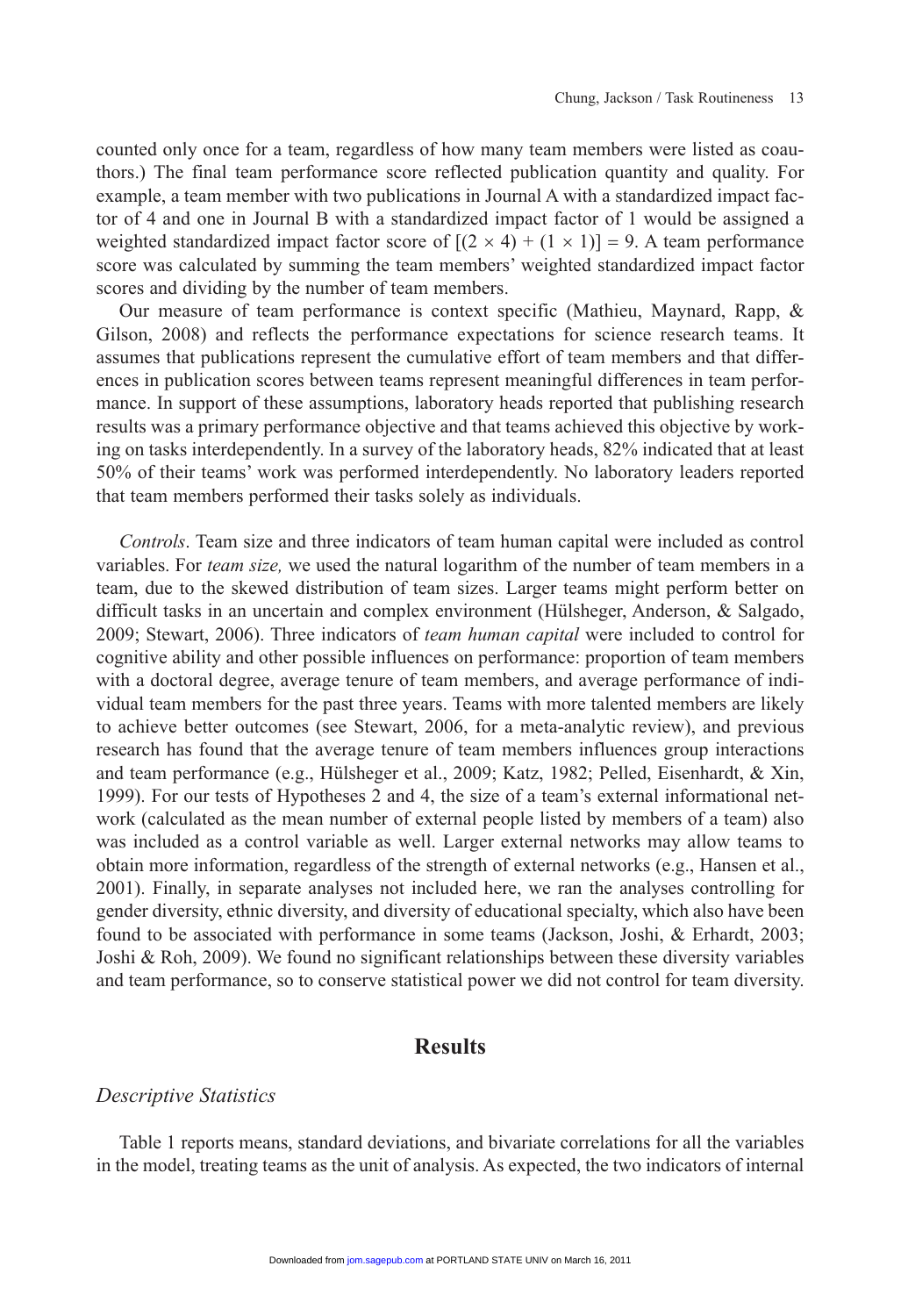### 14 Journal of Management / Month XXXX

|                                                |      |                             |         |         | Descriptive Statistics and filter correlations |                |     |        |               |               |   |
|------------------------------------------------|------|-----------------------------|---------|---------|------------------------------------------------|----------------|-----|--------|---------------|---------------|---|
|                                                | M    | SD                          |         | 2       | 3                                              | $\overline{4}$ | 5   | 6      | 7             | 8             | 9 |
| 1. Team performance                            | 0.22 | 1.40                        |         |         |                                                |                |     |        |               |               |   |
| 2. Team size (log)                             | 1.61 | 0.22                        | .01     |         |                                                |                |     |        |               |               |   |
| 3. Team average tenure                         | 3.18 | 2.32                        | $.72**$ | $-.06$  |                                                |                |     |        |               |               |   |
| 4. PhD proportion                              |      | 34.76 30.47                 | .10     | $-.26$  | .04                                            |                |     |        |               |               |   |
| 5. Past performance                            | 1.02 | 4.80                        | .19     | $-41**$ | $.40**$                                        | $.58**$        |     |        |               |               |   |
| 6. Task routineness                            | 3.41 | 0.79                        | $-.27*$ | .14     | $-.20$                                         | $-41** - 29*$  |     |        |               |               |   |
| 7. Internal work<br>relationship strength      | 0.71 | 0.28                        | .14     | $-.09$  | .19                                            | .17            | .17 | $-.25$ |               |               |   |
| 8. Internal trust<br>relationship strength     |      | $0.40 \quad 0.18 \quad -17$ |         | .11     | $-.31*$                                        | .12            | .01 | $-.02$ | $.56**$       |               |   |
| 9. External informational<br>network size      | 3.24 | 1.71                        | .17     | $-.16$  | .22                                            | .07            | .24 |        | $-.03 - .28*$ | $-.03$        |   |
| 10. External informational<br>network strength | 0.45 | 0.11                        | $.46**$ | $-.05$  | $.31*$                                         | .17            | .25 | $-.15$ | $.38**$       | $-.03$ $-.17$ |   |

**Table 1 Descriptive Statistics and Intercorrelations**

*Note: N* = 56.

 $*_{p}$  < .05. \*\**p* < .01, two-tailed tests.

network characteristics—internal work relationship strength and internal trust relationship strength—were significantly correlated  $(r = .56)$ . We also note that internal work relationship strength and external informational strength were positively correlated, suggesting that teams were able to maintain strong ties within the team while also maintaining strong ties outside the team. External informational network strength was positively and significantly correlated with team performance  $(r = .46)$ , while internal work relationship strength and internal trust relationship strength were not. In addition, the average tenure of team members was significantly correlated with team performance  $(r = .72)$ , indicating that teams with members who had worked together longer were more productive, and supporting the use of team average tenure as a control variable.

# *Tests of Hypotheses*

Table 2 reports results of the moderated hierarchical regression analyses conducted to test our hypotheses. Two teams judged to be outliers because they fell above the cutoff value,  $4/(n - k - 1)$ , of Cook's distance were removed from the sample. Independent variables were centered to minimize problems created by multicollinearity (Aiken & West, 1991). We introduced into a regression equation the control variables first (Table 2, Model 1), followed by the internal and external network characteristics. Controlling for team size and team human capital, neither internal work relationship strength nor internal trust relationship strength was linearly associated with team performance (Table 2, Model 2).

To test Hypotheses 1a and 1b, which predicted that work and internal trust relationship strength would have a curvilinear relationship with team performance, we entered then the quadratic terms of internal work and trust relationship strength next (Table 2, Model 3).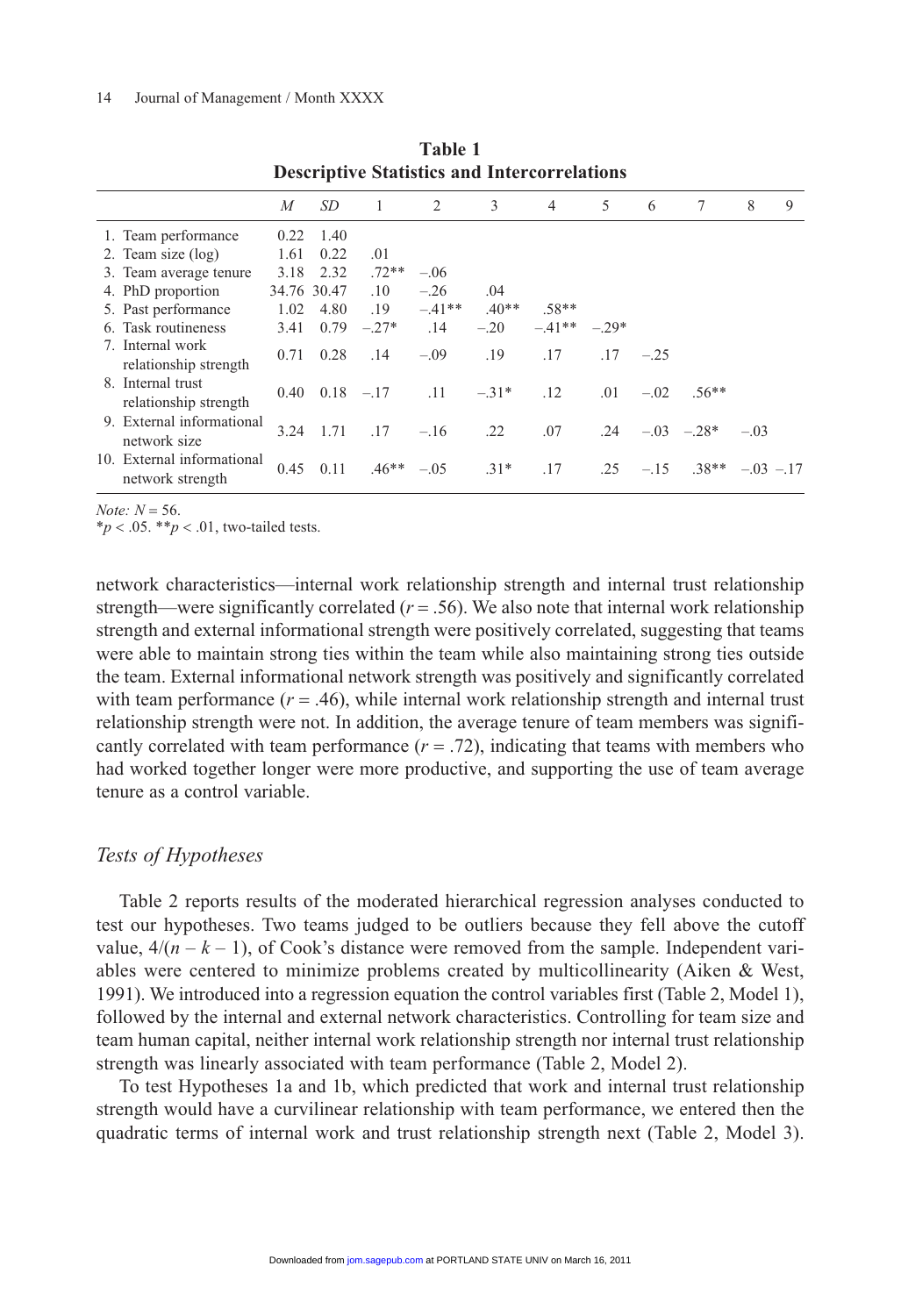|                                                                                                                                                                                                                                                                                                                                                                                                                                                                                                                                                                                                                                                        |                                                                                           | and External Networks and Team Performance                                                                  |                                                                                                              |                      |                                                                                                                                        |                                                           |                                                                                                                                             |
|--------------------------------------------------------------------------------------------------------------------------------------------------------------------------------------------------------------------------------------------------------------------------------------------------------------------------------------------------------------------------------------------------------------------------------------------------------------------------------------------------------------------------------------------------------------------------------------------------------------------------------------------------------|-------------------------------------------------------------------------------------------|-------------------------------------------------------------------------------------------------------------|--------------------------------------------------------------------------------------------------------------|----------------------|----------------------------------------------------------------------------------------------------------------------------------------|-----------------------------------------------------------|---------------------------------------------------------------------------------------------------------------------------------------------|
|                                                                                                                                                                                                                                                                                                                                                                                                                                                                                                                                                                                                                                                        |                                                                                           |                                                                                                             |                                                                                                              |                      | Internal Work<br>Relationship<br>Results for<br>Strength                                                                               | Internal Trust<br>Relationship<br>Results for<br>Strength | Results for<br>Networks<br>External                                                                                                         |
| Predictor                                                                                                                                                                                                                                                                                                                                                                                                                                                                                                                                                                                                                                              | Model 1                                                                                   | Model 2                                                                                                     | Model 3                                                                                                      | Model 4              | Model 5                                                                                                                                | Model 6                                                   | Model 7                                                                                                                                     |
| External informational network strength<br>External informational network size<br>Internal work relationship strength <sup>2</sup><br>p strength <sup>2</sup><br>Internal work relationship strength<br>Internal trust relationship strength<br>I'R × Internal Work Relationship<br>$\text{TR} \times \text{Internal Work Relationship}$ Strength <sup>2</sup><br>$\operatorname{TR}\times\operatorname{Internal}$ Trust Relationship Strength<br>TR × Internal Trust Relationship<br>Internal trust relationshi<br>Task routineness (TR)<br>Team average tenure<br>Past performance<br>PhD proportion<br>Strength<br>$\mbox{Strength}^2$<br>Team size | $\begin{array}{c}\n 0.81*** \\  0.17 \\  \hline\n -0.24\dagger\n \end{array}$<br>$-0.005$ | $0.85***$<br>$0.16$<br>$0.32$ <sup>*</sup><br>$0.02$<br>$0.31$ <sup>**</sup><br>$0.23$<br>$0.23$<br>$-0.07$ | $-12$<br>$-0.65$ ***<br>$-0.10$<br>$-0.03$<br>$-0.03$<br>$-0.06$<br>$-0.06$<br>$-0.44**$<br>$0.12$<br>$0.05$ |                      | $-0.06$<br>$+0.03$<br>$-0.05$<br>$-0.05$<br>$-0.05$<br>$-0.05$<br>$-0.05$<br>$-0.05$<br>$-0.08$<br>$1.08***$<br>$-0.66***$<br>$-0.45*$ | $1.00***$<br>0.10                                         | $-0.23***$<br>$0.46***$<br>$-0.37$ *<br>$0.35$ ***<br>$0.34$ ***<br>$0.000$<br>$0.000$<br>$0.000$<br>$-0.49$ ***<br>$-0.49$ ***<br>$0.01\,$ |
| TR × External Informational Network                                                                                                                                                                                                                                                                                                                                                                                                                                                                                                                                                                                                                    |                                                                                           |                                                                                                             |                                                                                                              |                      |                                                                                                                                        |                                                           | $-0.48***$                                                                                                                                  |
| Strength $\Delta R^2$                                                                                                                                                                                                                                                                                                                                                                                                                                                                                                                                                                                                                                  |                                                                                           | $\overline{0}$                                                                                              | $\overline{0}$                                                                                               | 03                   | $\equiv$                                                                                                                               | $\equiv$                                                  | $\overline{C}$                                                                                                                              |
| $\Delta\!F$                                                                                                                                                                                                                                                                                                                                                                                                                                                                                                                                                                                                                                            | 55.                                                                                       | $2.52\dagger$<br>53<br>56                                                                                   | $7.54***$<br>$\dot{\mathcal{L}}$                                                                             | $4.25*$<br>$\vec{r}$ | $15.05***$<br>85                                                                                                                       | $14.44***$<br>.83                                         | $17.40***$<br>$82\,$                                                                                                                        |
| Adjusted $R^2$ $\cal F$                                                                                                                                                                                                                                                                                                                                                                                                                                                                                                                                                                                                                                | $15.29***$<br>$\overline{5}$                                                              | 9.82 ***                                                                                                    | $1.55***$<br>.66                                                                                             | $1.64***$<br>.68     | $18.46***$<br>$\sim$                                                                                                                   | $18.99***$<br>$.78\,$                                     | $16.10***$<br>$.77\,$                                                                                                                       |

The Moderating Role of Task Routineness on the Relationship Between Internal<br>and External Networks and Team Performance **The Moderating Role of Task Routineness on the Relationship Between Internal and External Networks and Team Performance Table 2**

*Note: N* = 56. †*p* < .10. \**p* < .05. \*\**p* < .01. \*\*\**p* < .001, two-tailed tests.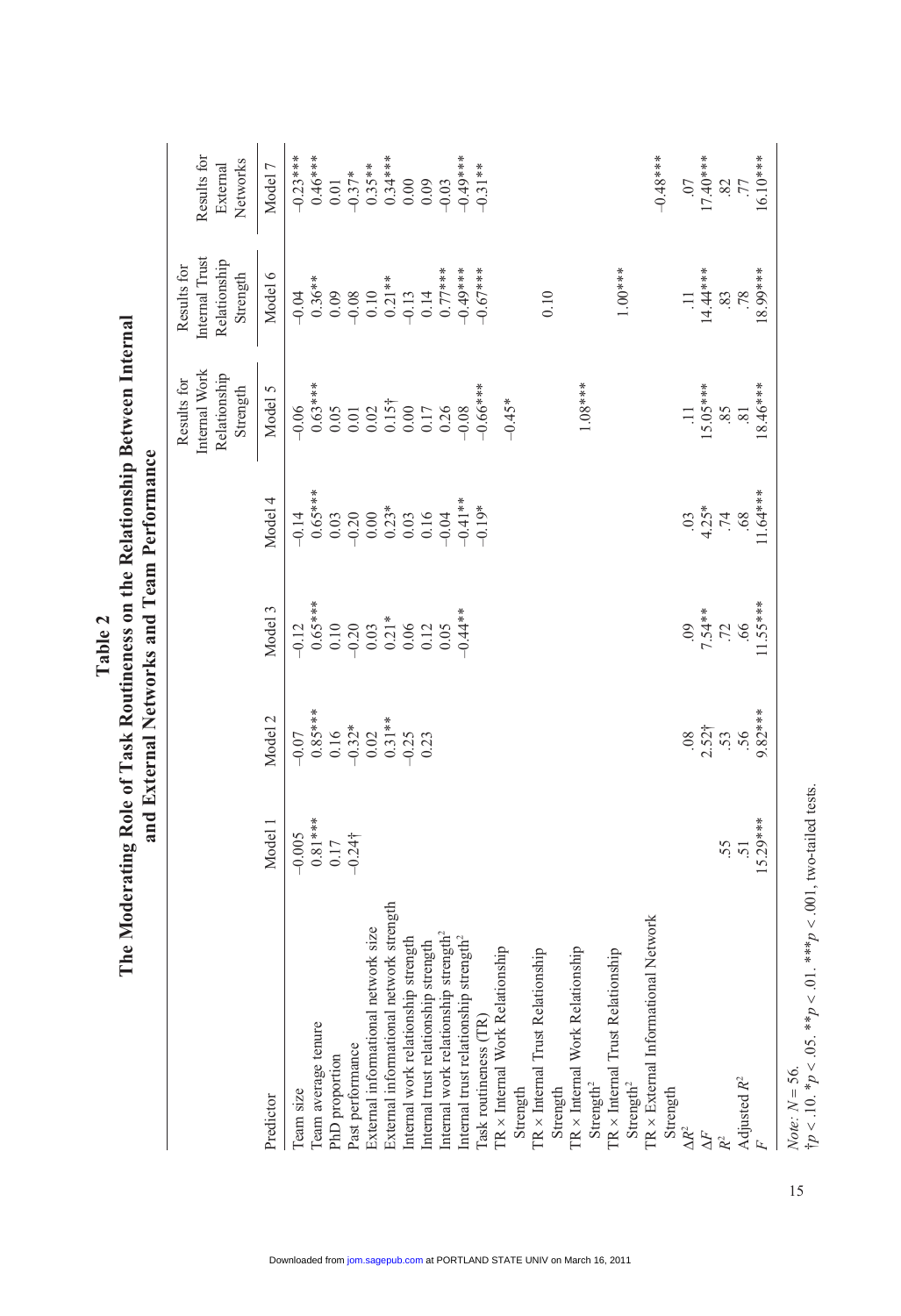

**Figure 1 The Relationship Between Internal Trust Relationship Strength and Team Performance**

Results revealed no significant curvilinear relationship between internal work relationship strength and team performance, contrary to Hypothesis 1a. As predicted, we found a significant inverted-U relationship between internal trust relationship strength and team performance  $(\beta = -0.44, t = -3.37, p < .01)$ . This curvilinear relationship remained significant even after taking task routineness into account (Table 2, Model 4). As we expected, team performance was greater for teams with moderate levels of internal trust relationship strength compared with teams with either very low or very high levels of internal trust relationship strength (Figure 1). Thus, Hypothesis 1b was supported.

Hypothesis 2 predicted a positive relationship between external informational network strength and team performance. As shown in Table 2 (Model 3), the overall relationship between external informational network strength and team performance was positive and significant ( $\beta = 0.21$ ,  $t = 2.01$ ,  $p < .05$ ). The relationship remained significant and positive after controlling for task routineness (Model 4). Thus, Hypothesis 2 was supported.

Hypotheses 3a and 3b predicted a moderating effect of task routineness on the curvilinear relationships between internal network density and team performance. Following Aiken and West (1991), we tested the moderating effect of task routineness predicted by Hypothesis 3a by regressing team performance on Internal Work Relationship Strength<sup>2</sup>  $\times$  Task Routineness,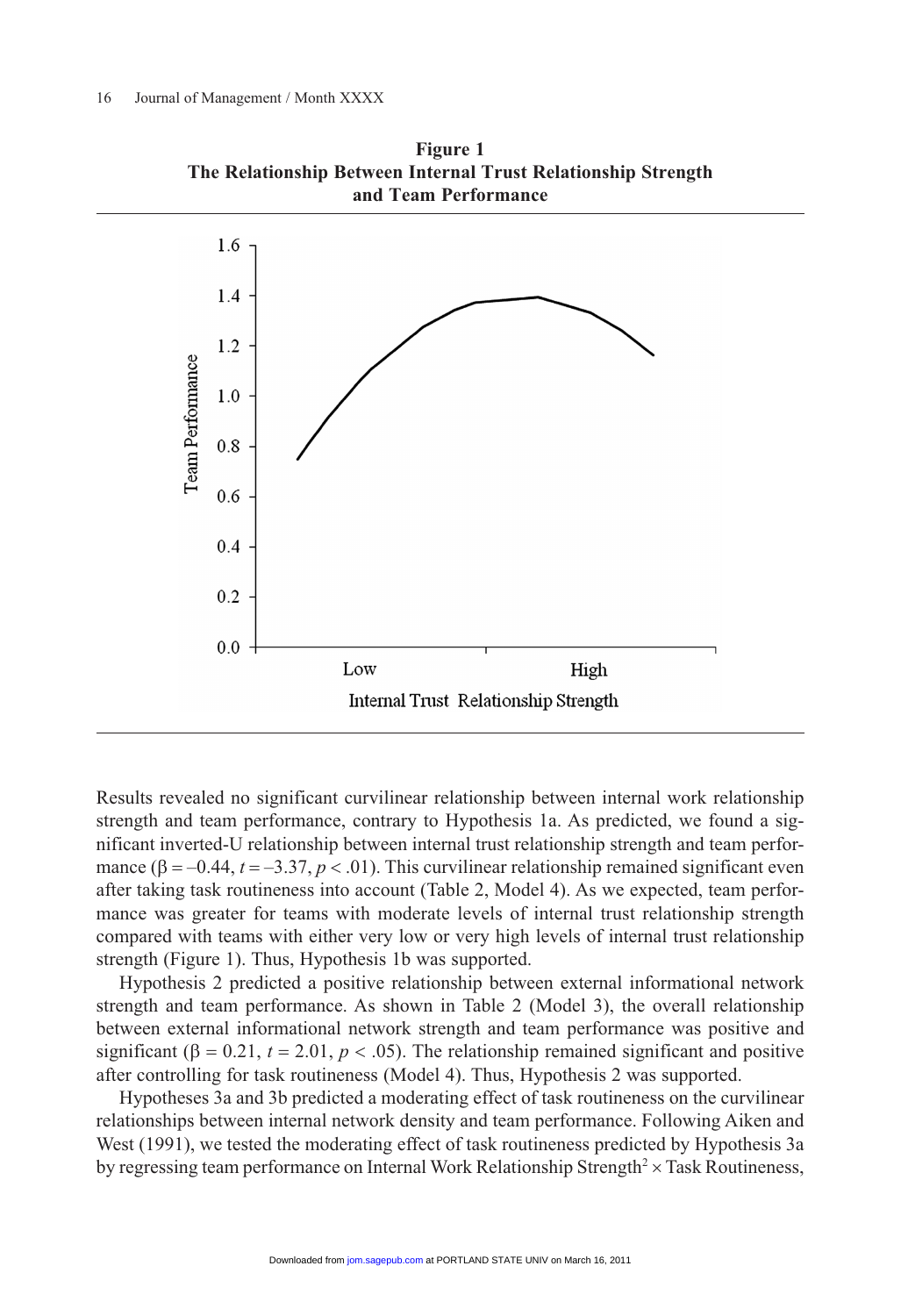



controlling for all other variables (Table 2, Model 5). Consistent with Hypothesis 3a, we found a significant moderating effect of task routineness on the curvilinear relationship between internal work relationship strength and performance  $(\beta = 1.08, t = -4.79, p < .01)$ . To examine the form of this relationship, we plotted regression curves for the relationship between internal work relationship strength squared and team performance on high and low task routineness (shown in Figure 2). While the numeric results in Table 2 are consistent with our prediction, the graphic depiction of this interaction revealed that the moderating effect of task routineness was more pronounced than expected. When we estimated the curvilinear relationships depicted in Figure 2 at 1 standard deviation below the mean of task routineness (low routineness) the relationship between internal work relationship strength and team performance had a predominantly concave upward curve  $(\beta = -0.51, t = -3.05, p < .01)$ , as predicted. For teams working on routine tasks, the relationship had a predominantly concave downward curve  $(\beta = 0.91, t = 2.26, p < .05)$ , whereas we had expected this curve to be relatively flat. Finally, following Aiken and West (1991), we estimated simple slopes. First, we computed variables at the two levels of task routineness (1 standard deviation below the mean and 1 standard deviation above the mean) and the two levels of internal work relationship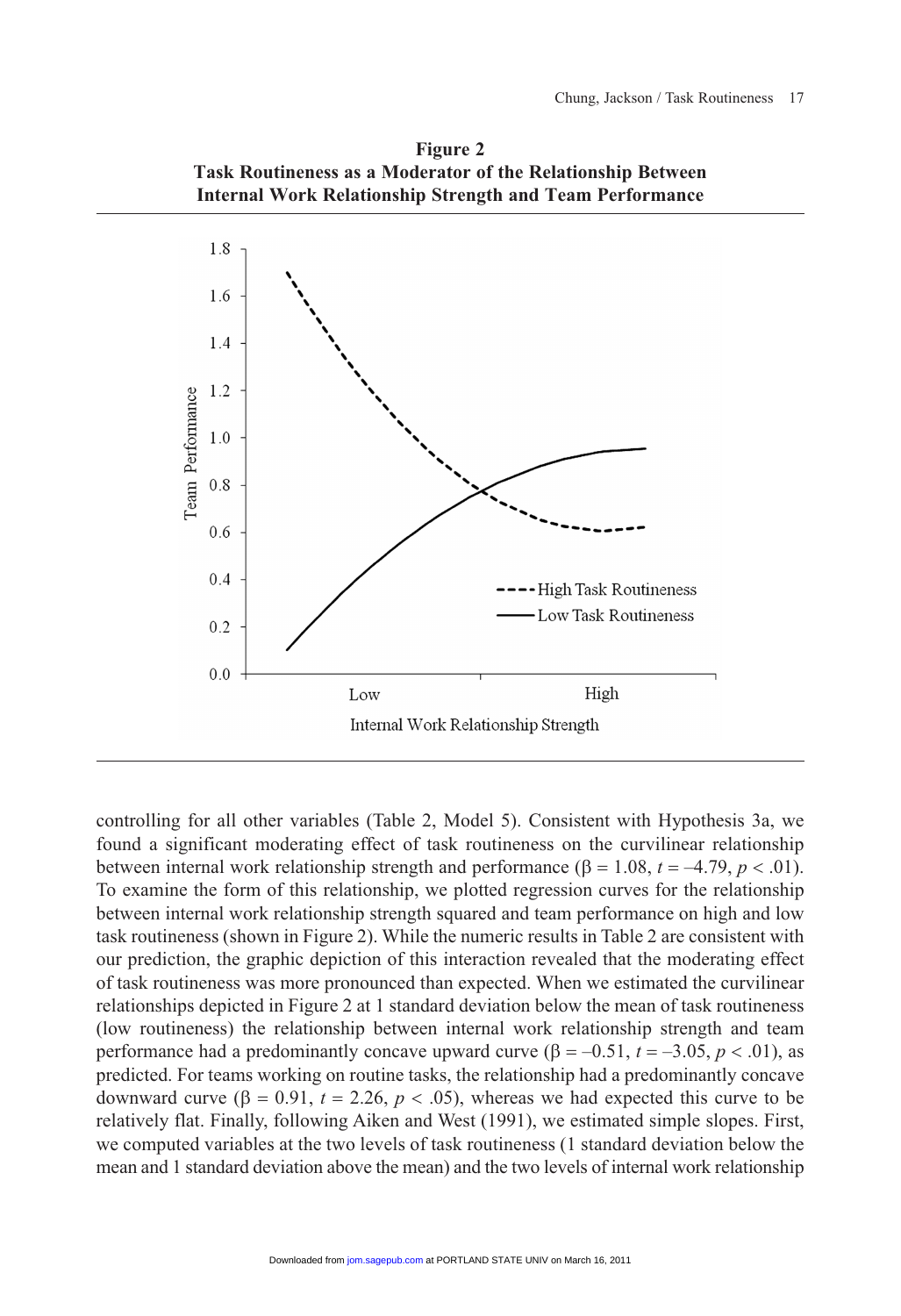

**Figure 3 Task Routineness as a Moderator of the Relationship Between Internal Trust Relationship Strength and Team Performance**

strength (1 standard deviation below the mean and 1 standard deviation above the mean). Next, we computed the cross-products of these variables and conducted the regression of team performance on internal work relationship strength and internal work relationship strength squared at each level of internal work relationship strength and task routineness. Results indicated that in teams with high task routineness, the simple slope of high internal work relationship strength was nonsignificant and the simple slope of low internal work relationship strength was significant and negative  $(\beta = -1.15, t = -3.81, p < .001)$ . When task routineness was low, the simple slope of high internal work relationship strength was nonsignificant and the simple slope of low internal work relationship strength was significant and positive ( $\beta = 0.68$ ,  $t = 2.04$ ,  $p < .05$ ). Overall, these results support Hypothesis 3a, which stated that task routineness moderates the curvilinear relationship between internal work relationship strength and team performance.

We followed procedures to test Hypothesis 3b. As predicted, we found that task routineness significantly moderated the curvilinear relationship between internal trust relationship strength and team performance (Table 2, Model 6;  $\beta = 1.00$ ,  $t = -5.84$ ,  $p < .001$ ). As shown in Figure 3, for nonroutine tasks, there is a curvilinear inverted-U relationship between internal trust relationship strength and team performance  $(\beta = -1.02, t = -7.11, p < .001)$ . For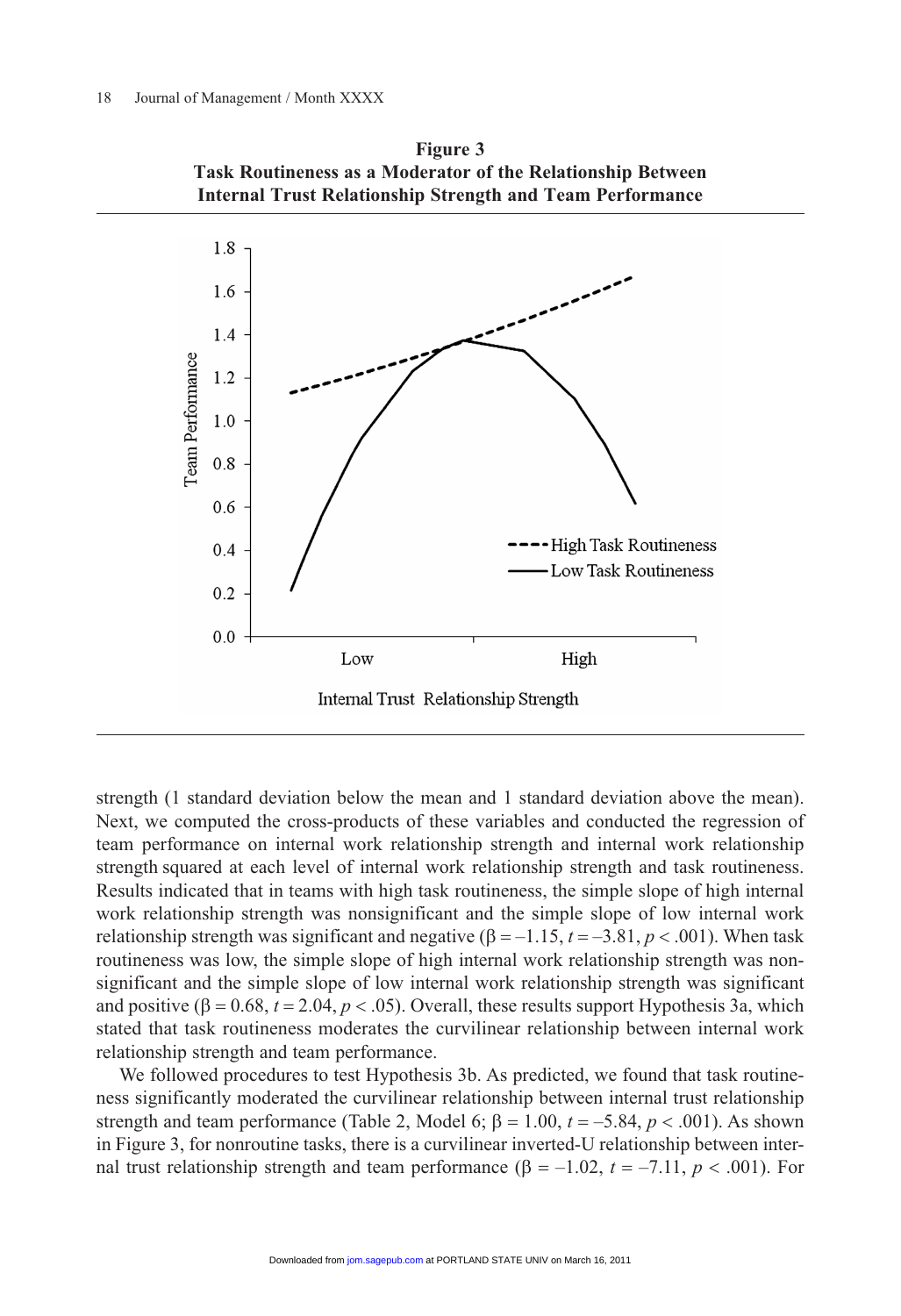

**Figure 4 Task Routineness as a Moderator of the Relationship Between External Informational Network Strength and Team Performance**

teams working on routine tasks, internal trust relationship strength was not associated with team performance  $(p > .5)$ . Results of simple slope tests also confirmed the prediction. When task routineness was high, the simple slopes of the regression curve were not significantly different from zero at low or high levels of internal trust relationship strength. When task routineness was low, the simple slope of the regression curve was positive and significant  $(\beta = 1.02, t = 7.11, p < .001)$  at low internal trust relationship strength and negative and significant ( $\beta = -1.47$ ,  $t = -4.67$ ,  $p < .001$ ) at high internal trust relationship strength. These results provide support for Hypothesis 3b.

Hypothesis 4 predicted a moderating effect of task routineness on an expected positive linear relationship between external informational network strength and team performance. As predicted, our results revealed a significant moderating effect of task routineness (Table 2, Model 7;  $\beta = -0.48$ ,  $t = -4.17$ ,  $p < .001$ ), providing support for Hypothesis 4. Figure 4 depicts this interaction. Simple slope test results confirmed that the form of the observed interaction was as we predicted. For nonroutine tasks, stronger job-related external network ties were associated with better team performance  $(\beta = 0.95, t = 4.95, p < .001)$ . On the contrary, for routine tasks, stronger external ties were negatively associated with team performance  $(\beta = -0.27, t = -1.88, p < .10)$ , although not at the conventional level of significance (i.e.,  $p < .05$ ). Thus, Hypothesis 4 was supported.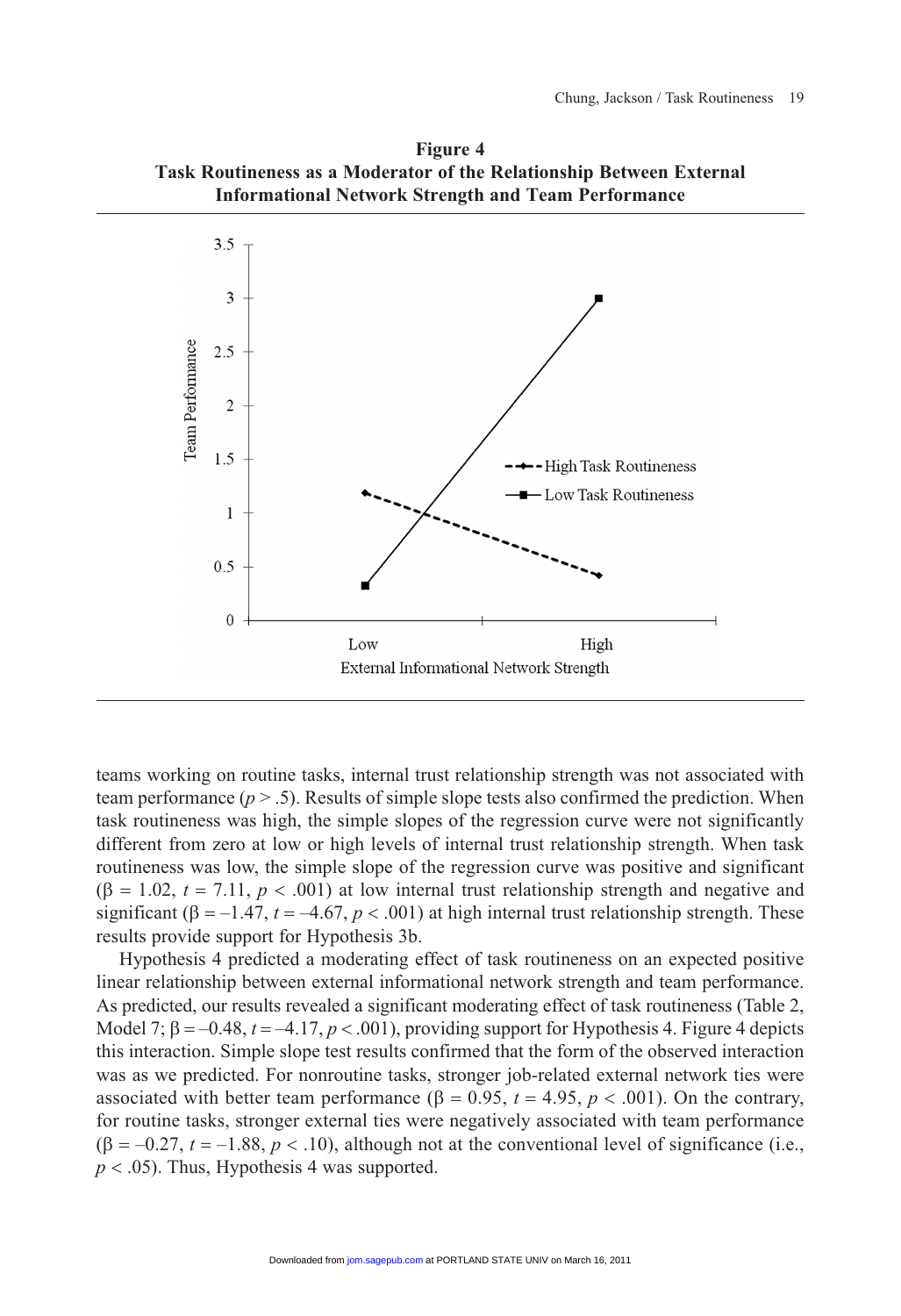# **Discussion**

Internal and external team networks have been recognized as crucial antecedents of team performance, especially for teams that engage in knowledge-intensive work. Yet, prior research has yielded inconsistent results concerning these relationships. We attempted to broaden our understanding of how team networks might influence the performance of teams engaged in knowledge-intensive work, taking into account variations in the degree to which teams perform tasks that are more or less routine.

Overall, the results were consistent with most of our predictions. In particular, as illustrated in Figures 2, 3, and 4, task routineness was a significant moderator of the relationships between the three network characteristics and team performance. Relationships between internal and external network strength and performance were more evident for teams whose work was relatively nonroutine. Under conditions of low routineness, stronger internal work networks and external informational networks appear to enhance team performance. These results are consistent with the assumption that the effective performance of knowledgeintensive teams depends on free-flowing questioning, advice giving, and knowledge use among team members and across team boundaries. However, for knowledge-intensive teamwork involving relatively routine tasks, stronger work networks appear not to enhance team performance and may actually have impeded team performance by reducing the efficiency of team members. Given that team members have limited time to perform their tasks, scientists who perform relatively routine tasks should allocate their time efficiently to maximize their productivity and avoid spending too much time engaged in unproductive networking activities.

Note, however, that even for teams working on nonroutine tasks, strong internal trust networks are beneficial only up to a point; at high levels of internal trust relationship strength, the benefits to performance begin to decline. The curvilinear relationship between internal trust relationship strength and team performance for teams whose work is nonroutine fits the logic of Langfred (2004), who suggested that members of teams characterized by high trust might intentionally avoid behaviors that signal low trust. Closely monitoring the work of teammates, questioning team members' judgments, and seeking outside opinions are all behaviors that enhance team performance. Scientists might avoid such behavior in hightrust situations because they do not want their teammates to misconstrue their actions as indicating low trust. Among moderately trusting teammates, self-censoring of such behaviors may be less likely, allowing the team to reap their benefits (e.g., see West, 2004).

The divergent trends between internal work and trust relationship strength for teams engaging in routine works are also noteworthy, especially as the two internal network characteristics are correlated with each other conceptually and statistically. For teams performing routine tasks, the relationship between internal work relationship strength and team performance showed a negative trend, whereas the relationship between internal trust relationship strength and team performance was nonsignificant. Job-related ties (e.g., asking advice, seeking knowledge and information) may represent the behavioral aspect of relationships, whereas trust ties stand for the attitudinal aspect of relationships. A strong internal network of job-related ties indicates that team members are investing time in seeking advice and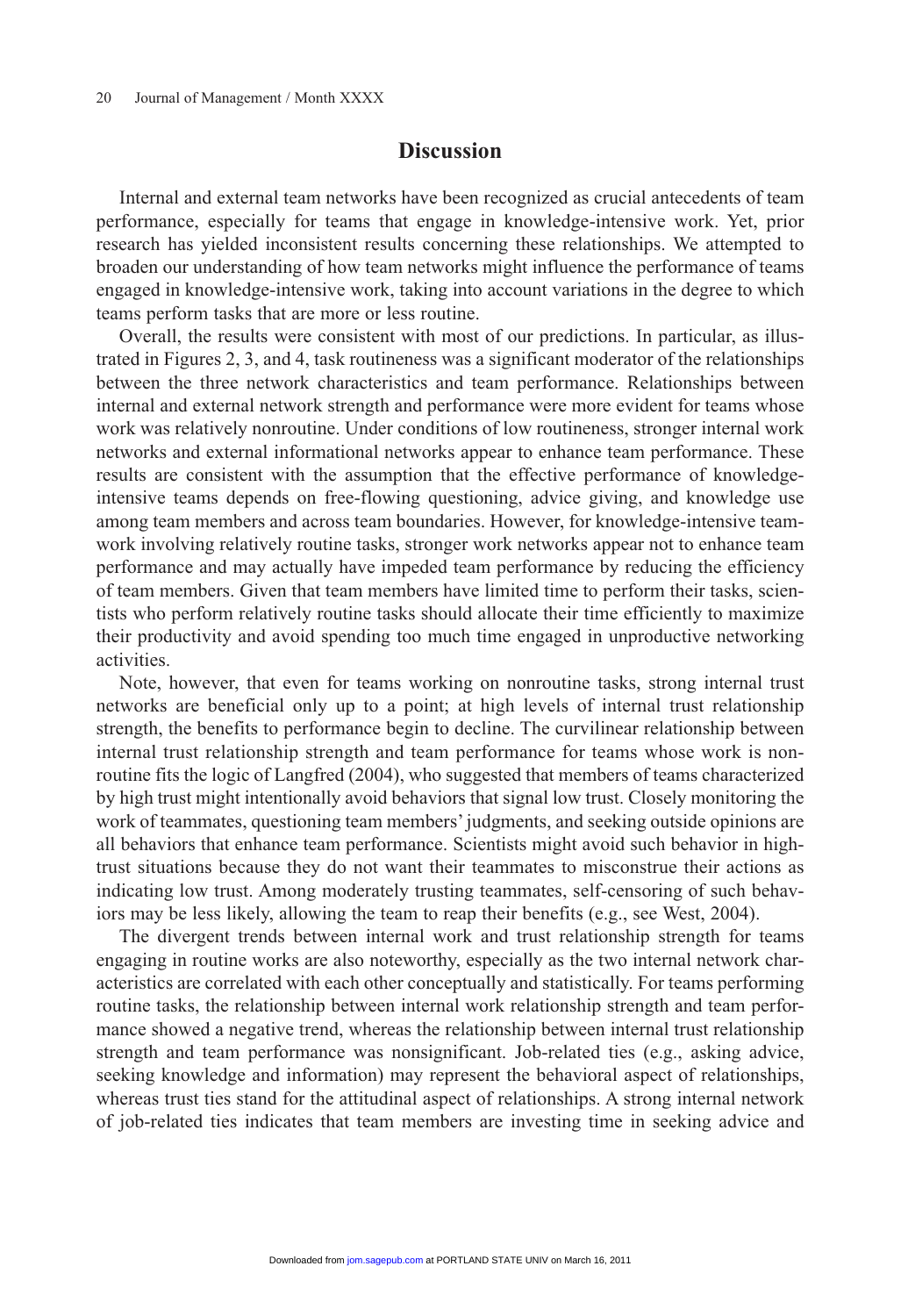knowledge from each other. When tasks are routine, such interactions merely reduce time spent focused on core tasks, so maintaining an internal team network of dense work relationships may actually interfere with the performance of teams working on relatively routine tasks. On the other hand, building and maintaining internal trust relationship strength may require no additional time investment—it may arise due to the quality (not quantity) of interactions among team members. Mutually trusting relationships may ease team members' knowledge-seeking activities, but because such activities are not central to effective team performance, internal trust relationship strength has no implications for team performance.

# *Theoretical Contributions*

This study extends current theory and research by addressing the complex dynamics that contribute to team performance in several ways. It enhances our understanding of the relationship between internal team networks and team performance, especially in knowledgeintensive settings. Drawing on network closure theory (a prevailing theory of internal team networks), prior treatments have postulated linear and positive relationships between internal team networks and team performance (Balkundi & Harrison, 2006), but the empirical results have been mixed and inconclusive. We argued that inconsistent findings might be due to the combination of advantages and disadvantages associated with strong within-team bonds as well as variation in the types of tasks performed by work teams in various settings. Our results largely support the network closure perspective while also suggesting some boundary conditions that future research should take into account. Specifically, stronger team internal networks may be more beneficial for teams working on nonroutine tasks, and the benefits of stronger internal networks may diminish above some optimal, moderate level of the internal network relationship.

To date, the contextual factors that influence the dynamics of knowledge-intensive teamwork have received little empirical attention. As others have suggested (e.g., Hansen et al., 2001; Jackson, et al., 2006; Joshi & Roh, 2009), the information-processing demands of team tasks create a context for the development of interpersonal relationships and related information flows. An information-processing perspective suggests that task routineness may regulate individual behaviors and attitudes toward job-related activities. For more complex, nonroutine tasks, team performance depends more heavily on the use of tacit and noncodified knowledge. When strong internal and external team networks facilitate the acquisition and sharing of tacit knowledge, they should also improve team performance. But for tasks that are routine, strong internal and external networks are less beneficial for team performance.

Our results suggest that teams performing routine tasks can maximize their team performance by minimizing internal work networking and external informational networking. On the contrary, teams performing nonroutine tasks can maximize their team performance by increasing internal work and trust networking relationships up to a moderate level and enhancing external informational networking as much as possible. Hence, team managers might consider two options for configuring teams to maximize performance: One option is to structure the work in ways that involve team members in relatively routine tasks and to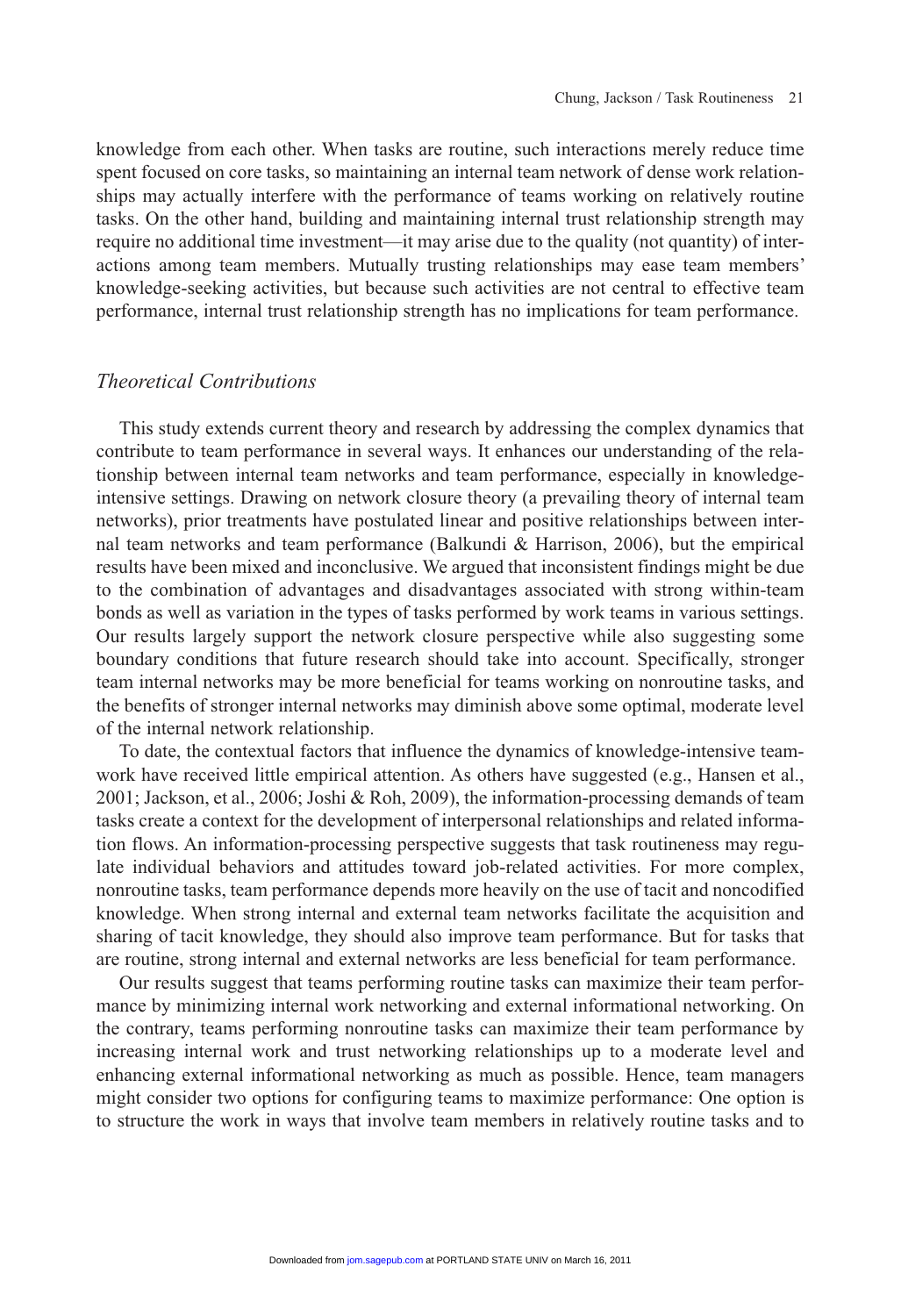restrict (or at least not encourage) the development of strong internal and external networks, and the other is to eschew the intentional structuring of work into routine tasks and to encourage and support moderate internal networking and extensive external networking. Although these suggested configurations of task and network combinations must be considered tentative until additional research confirms the patterns we found, our results clearly indicate the value of aligning task requirements with practices that encourage and support appropriate patterns of networking.

The results regarding team tenure also are noteworthy. Team tenure was significantly associated with team performance even after controlling for internal and external network characteristics and task routineness (see Table 2). Producing new scientific knowledge requires persistence and collaboration over a period of time. While the passage of time undoubtedly contributes to the development of stronger network ties (Balkundi, Kilduff, Michael, Barsness, & Lawson, 2007), it may also deepen team members' understandings of each other's working styles and unique knowledge or expertise. Such understanding may make it easier for team members to work together effectively.

There may be the potential inverted-U-shaped relationship between external informational network strength and team performance. A moderate level of external networks may increase team performance. However, very strong external networks may distract team members from focusing on tasks, as they must also devote time and effort to maintaining their external networks and helping people in the networks (Hansen et al., 2001). In a post hoc examination, we found no evidence of a quadratic relationship between external informational network strength and team performance. We also found that the interaction between the squared term of informational network strength and task routineness was nonsignificant. Because team laboratories were usually separated by some physical distance, scientists may have used their time for externally networking judiciously, communicating with collaborators in other labs primarily to acquire or exchange information and knowledge or discuss work-related matters. Thus, our results reveal that the average strength of external informational relationships was less (.45) than the average strength of internal work relationships (.71; see Table 1). These results are consistent with prior research on external ties, which has found only a linear relationship between external informational network strength and team performance (e.g., Hansen et al., 2001; Reagans et al., 2004).

# *Limitations and Future Research*

We studied knowledge-intensive work teams in a single organization, and the types of work these teams engaged in was research intensive. Although the teams were similar to R&D teams in corporate settings, conclusions about how broadly these results generalize to other similar and dissimilar settings awaits further research.

Our research design does not permit us to draw inferences about causality. The research model presumes causal relationships, but the support we found for our hypotheses might arise from a different set of causal effects. For example, it is possible that leaders of underperforming teams may intentionally recruit team members with strong network ties within and outside the team in hopes of improving team performance. To address this possibility,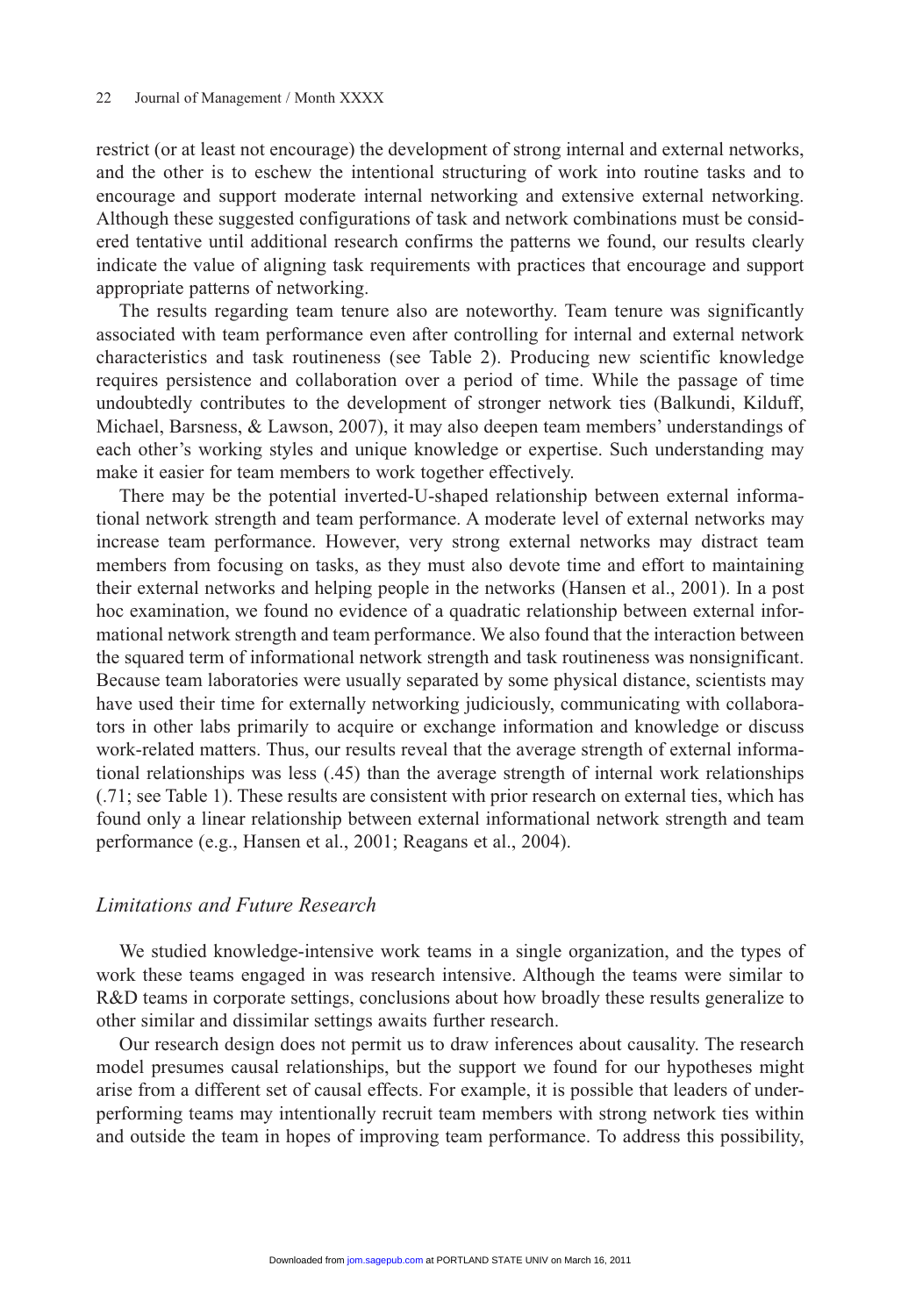we controlled for team tenure and prior team performance, and we excluded newly hired team members with less than six months tenure on the team. Nevertheless, the question of how team leaders' implicit models about the performance implications of team networks influence their staffing decisions is a topic for future research.

This study provided no direct evidence about how team dynamics evolved throughout the life of the science research teams we observed. Social networks evolve and change, becoming more stable over time (Nahapiet  $&$  Goshal, 1998), and prior research shows that relationships among team members change over time in ways that may help explain the evolution of social networks (e.g., see Harrison, Price, & Bell, 1998; Jiang, Jackson, Chung, & Shaw, 2008). We statistically controlled for team tenure when testing our hypotheses, but additional research should examine the development of networks in knowledge-intensive work teams and the conditions under which teams succeed in maintaining optimal network structures to fit their specific tasks.

Measuring scientific performance is not an easy task. Although the impact factor has been widely used to measure the quality of publications, some scholars have questioned its accuracy and representativeness (Bollen & Van de Sompel, 2008). To address some of the criticisms, we adjusted impact factors by academy discipline. Nevertheless, this does not address the fact that the impact factor takes into account only citations for the last two years (Leydesdorff, 2008) and excludes a growing body of electronically published articles (Bollen & Van de Sompel, 2008).

# *Practical Implications*

If robust, our findings have potentially important implications for managing knowledgeintensive teams. They indicate that managing team networks effectively is more complex than simply striving for greater connectedness. Organizations that fail to take into account the nature of work performed may waste resources by investing in developing strong network ties that are unnecessary and perhaps even harmful to the performance of teams engaged in relatively routine knowledge-intensive work. Even for teams engaged in nonroutine knowledge work, organizations may reap performance gains from investments in network development only up to a point, after which there is little benefit to be gained from further investments.

The practical implications of our results also extend to team staffing decisions. When selecting new team members, team leaders may find it useful to attend to the network ties of job candidates. Our interviews with managers and team members revealed that in the organization we studied, the value of external network ties was seldom recognized. Many interviewees confessed that they did not think much about the contribution that external informational networks might make to team performance. If team managers do not understand and acknowledge the worth of external informational networks, they may overlook opportunities to strengthen such networks by giving preference to job candidates with wellestablished network ties. Uninformed managers might also harm team performance by not providing support for activities that can help build networks (e.g., attending research talks in other departments, serving on dissertation committees outside the department).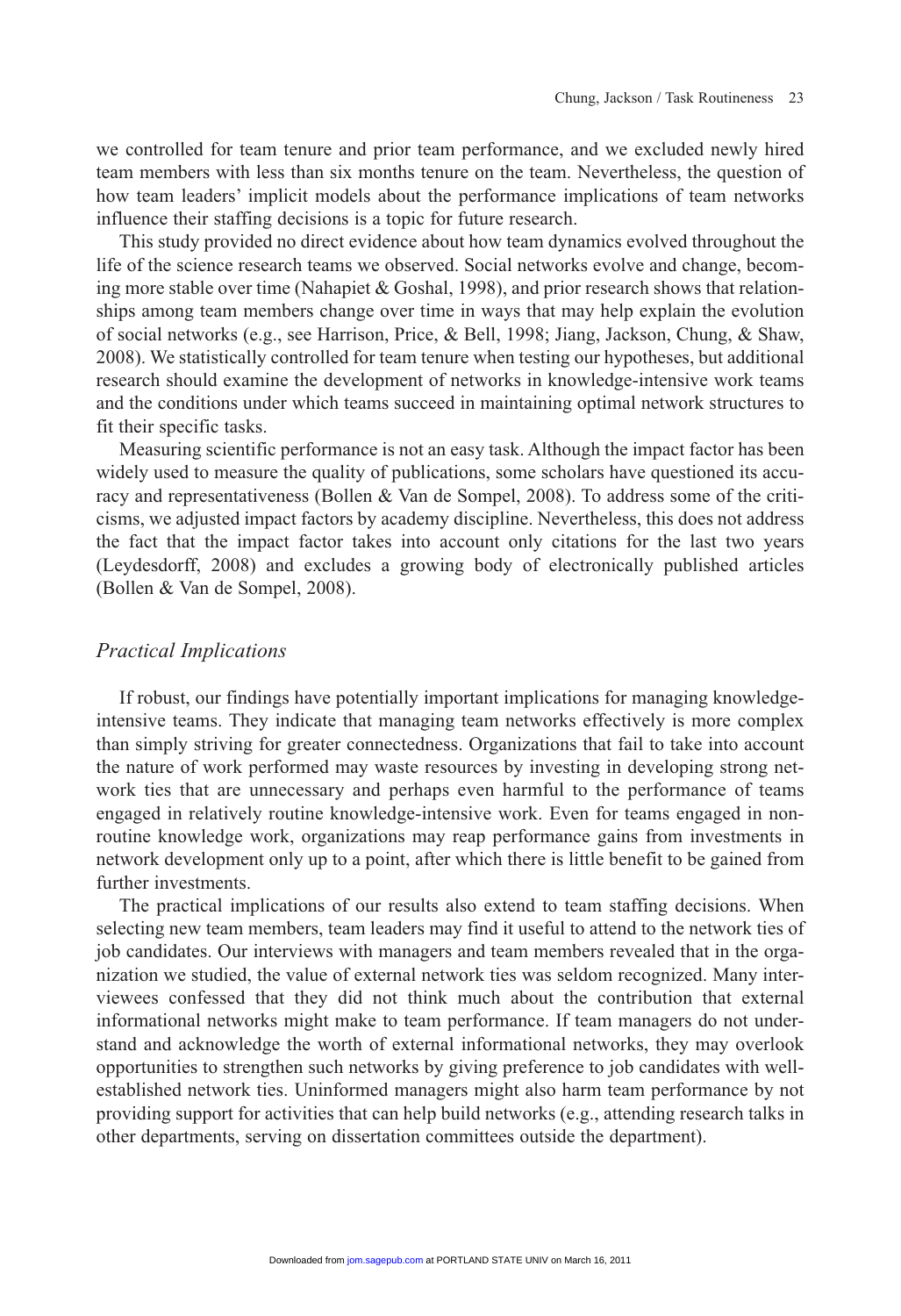### 24 Journal of Management / Month XXXX

### *Conclusion*

Our results suggest that the performance of knowledge-intensive work teams is likely influenced by the complex interplay of internal and external networking behaviors and task requirements. By taking into consideration task routineness, we identified some of the conditions under which internal and external team networks are more strongly associated with improved team performance. Despite the limitations of this study, the results clearly suggest that continued research on these topics has the potential to yield useful practical suggestions for organizations whose effectiveness depends on the performance of research teams.

# **Note**

1. We also assessed expressive ties (social relationships), but we did not use this measure because it was strongly correlated with the internal work relationship strength  $(\alpha = .79)$ . The relationship strength of work ties and social ties may sometimes be indistinguishable. The appropriation of social networks, a characteristic of network closure, means that interpersonal ties created for one purpose (e.g., socializing) can be used for other purposes (e.g., getting work done; Oh, Chung, & Labianca, 2004). Likewise, the interactions initiated for one purpose (e.g., getting work done) may naturally evolve to create a more complex relationship (socially close and interdependent for work tasks).

# **References**

- Abrams, L., Cross, R., Lesser, E., & Levin, D. 2003. Nurturing trust in knowledge-intensive work. *Academy of Management Executive,* 17: 1-13.
- Adler, P. S., & Kwon, S. W. 2002. Social capital: Prospects for a new concept. *Academy of Management Review,* 27: 17- 40.
- Ahuja, M., & Carley, K. 1999. Network structure in virtual organizations. *Organization Science,* 10: 741-747.
- Aiken, L. S., & West, S. G. 1991. *Multiple regression: Testing and interpreting interactions*. Newbury Park, CA: Sage.
- Ancona, D. G., & Caldwell, D. F. 1992. Bridging the boundary: External activity and performance in organizational teams. *Administrative Science Quarterly,* 37: 634-665.
- Argote, L., Turner, M. E., & Fichman, M. 1989. To centralize or not to centralize: The effects of uncertainty and threat on group structure and performance. *Organizational Behavior and Human Decision Processes,* 43: 58-74.
- Arrow, H., McGrath, J. E., & Berdahl, J. L. 2000. *Small groups as complex systems: Formation, coordination, development, and adaptation.* Thousand Oaks, CA: Sage.
- Baldwin, T. T., Bedell, M., & Johnson, J. J. 1997. Social fabric of a team-based MBA program: Network effects on student satisfaction and performance. *Academy of Management Journal,* 40: 1369-1397.
- Balkundi, P., & Harrison, D. A. 2006. Ties, leaders, and time in teams: Strong inference about network structure's effects on team viability and performance. *Academy of Management Journal,* 49: 49-68.
- Balkundi, P., Kilduff, M., Michael, J., Barsness, Z., & Lawson, L. 2007. Demographic antecedents and performance consequences of structural holes in work teams. *Journal of Organizational Behavior*, 28: 241-260.
- Bollen, J., & Van de Sompel, H. 2008. Usage impact factor: The effects of sample characteristics on usage-based impact metrics. *Journal of the American Society for Information Science and Technology,* 59: 136-149.
- Brass, D. J. 1995. A social network perspective on human resources management. In G. R. Ferris (Ed.), *Research in personnel and human resources management,* vol. 13: 39-79. Greenwich, CT: JAI.
- Brown, T. M., & Miller, C. E. 2000. Communication networks in task-performance groups: Effects of task complexity, time pressure, and interpersonal dominance. *Small Group Research,* 31: 131-157.
- Burt, R. S. 1992. *Structural holes*. Cambridge, MA: Harvard University Press.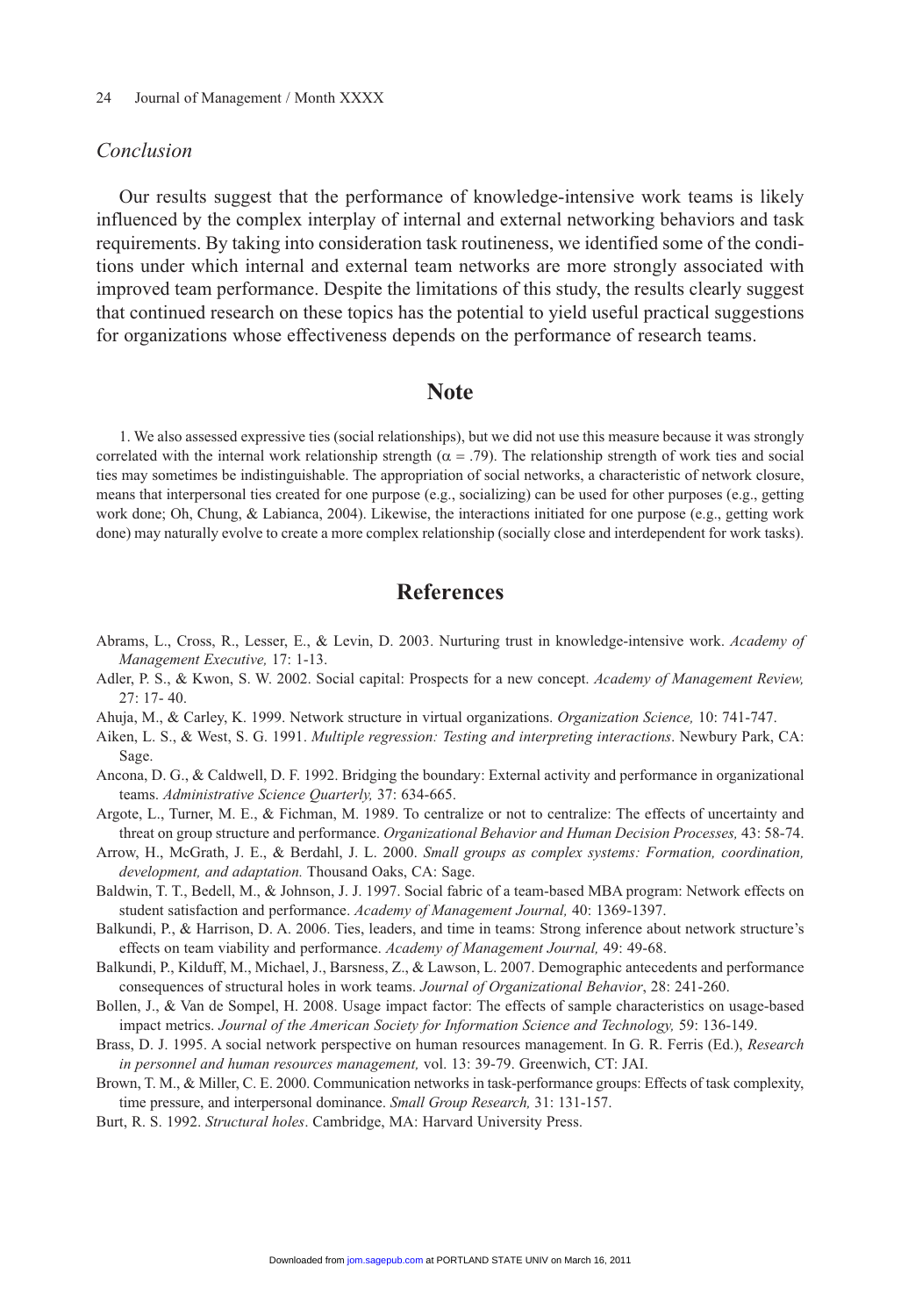Burt, R. S. 2000. The network structure of social capital. *Research in Organizational Behavior,* 22: 1-83.

- Campion, M. A., Papper, E. M., & Medsker, G. J. 1996. Relations between work team characteristics and effectiveness: A replication and extension. *Personnel Psychology,* 49: 429-452.
- Cascioaro, T., & Lobo, M. S. 2008. When competence is irrelevant: The role in interpersonal affect in task-related ties. *Administrative Science Quarterly,* 53: 655-684.
- Chen, M., Chang, Y., & Hung, S. 2008. Social capital and creativity in R&D project teams. *R&D Management,* 38: 21-34.

Coleman, J. C. 1988. Social capital in the creation of human capital. *American Journal of Sociology,* 94: 95-120.

- Cross, R., Parker, A., Prusak, L., & Borgatti, S. 2001. Knowing what we know: Supporting knowledge creation and sharing in social networks. *Organizational Dynamics,* 20: 100-120.
- Cummings, J., & Cross, R. 2003. Structural properties of work groups and their consequences for performance. *Social Networks,* 25: 197-210.
- Faraj, S., & Yan, A. 2009. Boundary work in knowledge teams. *Journal of Applied Psychology,* 94: 604-617.
- Gargiulo, M., & Benassi, M. 2000. Trapped in your own net? Network cohesion, structural holes, and the adaptation of social capital. *Organizational Science,* 11: 183-196.
- George, J. M., & James, L. R. 1993. Personality, affect, and behavior in groups revisited: Comment on aggregation, levels of analysis, and a recent application of within and between analysis. *Journal of Applied Psychology,* 78: 798-804.
- Gladstein, D. L. 1984. Groups in context: A model of task group effectiveness. *Administrative Science Quarterly,* 29: 499-517.
- Granovetter, M. 1992. Problems of explanation in economic sociology. In N. Nohria & R. G. Eccles (Eds.), *Networks and organizations: Structure, form, and action:* 25-56. Boston: Harvard Business School.
- Hampel, P. S., Zhang, Z., & Tjosvold, D. 2009. Conflict management between and within teams for trusting relationships and performance in China. *Journal of Organizational Behavior,* 30: 41-65.
- Hansen, M. 1999. The search-transfer problem: The role of weak ties in sharing knowledge across organization subunits. *Administrative Science Quarterly,* 44: 82-111.
- Hansen, M. 2002. Knowledge networks: Explaining effective knowledge sharing in multiunit companies. *Organization Science,* 13: 232-248.
- Hansen, M. T., Mors, M. L., & Løvås, B. 2005*.* Knowledge sharing in organizations: Multiple networks, multiple phases. *Academy of Management Journal,* 48: 776-793.
- Hansen, M., Podolny, J. M., & Pfeffer, J. 2001. So many ties, so little time: A task contingency perspective on the value of social capital in organisations. In S. Bacharach, S. M. Gabbay, & R. T. A. J. Leenders (Eds.), *Research in the sociology of organizations,* vol. 18. *Social Capital of Organizations:* 21-57. London: JAI.
- Harrison, D. A., Price, K. H., & Bell, M. P. 1998. Beyond relational demography: Time and the effects of surfaceand deep-level diversity on work groups. *Academy of Management Journal,* 41: 96-107.
- Hirst, G., & Mann, L. 2004. A model of R&D leadership and team communication: The relationship with project performance. *R&D Management,* 34: 147-160.
- Hülsheger, U. R., Anderson, N., & Salgado, J. F. 2009. Team-level predictors of innovation at work: A comprehensive meta-analysis spanning three decades of research. *Journal of Applied Psychology,* 94: 1128-1145.
- Ibarra, H. 1992. Homophily and differential returns: Sex differences in network structure and access in an advertising firm. *Administrative Science Quarterly,* 37: 422-447.
- Jackson, S. E., Chuang, J., Harden, E., & Jiang, Y. 2006. Toward developing human resource management systems for knowledge-intensive teamwork. In J. Martocchio (Ed.), *Research in personnel and human resource management,* vol. 25: 27-70. Oxford, UK: Elsevier.
- Jackson, S. E., Hitt, M. A., & DeNisi, A. S. (Eds.). 2003. *Managing knowledge for sustained competitive advantage: Designing strategies for effective human resource management*. San Francisco: Jossey-Bass.
- Jackson, S. E., Joshi, A., & Erhardt, N. L. 2003. Recent research on team and organizational diversity: SWOT analysis and implications. *Journal of Management,* 29: 801-830.
- James, L. R., Demaree, R. G., & Wolf, G. 1984. Estimating within-group interrater reliability with and without response bias. *Journal of Applied Psychology,* 69: 85-98.
- Janis, I. L. 1972*. Victims of groupthink*. Boston: Houghton Mifflin.
- Jehn, K. A. 1995. A multimethod examination of the benefits and detriments of intragroup conflict. *Administrative Science Quarterly,* 40: 256-282.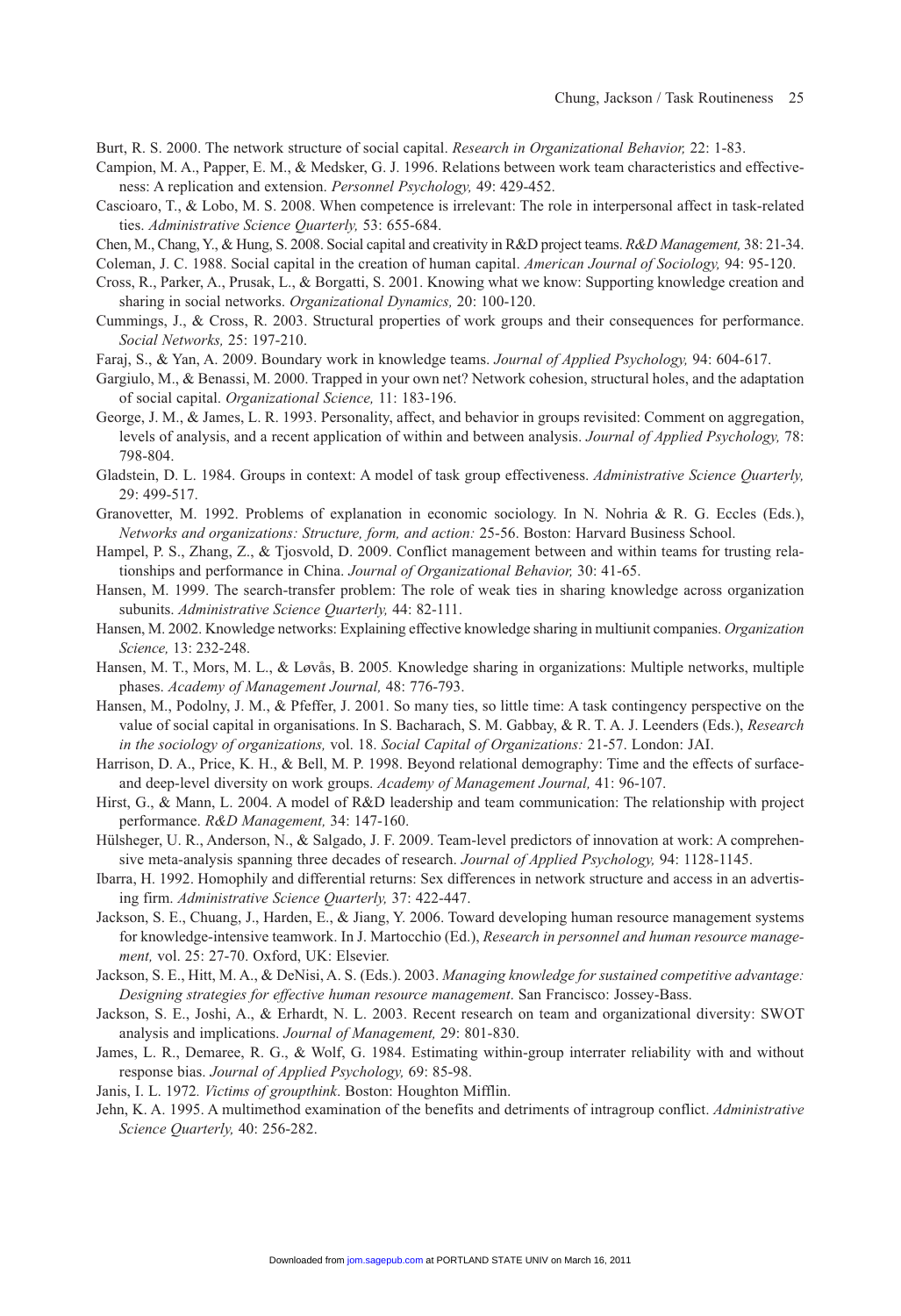- Jehn, K. A., Northcraft, G. B., & Neale, M. A. 1999. Why differences make a difference: A field study of diversity, conflict, and performance in workgroups. *Administrative Science Quarterly,* 44: 741-763.
- Jiang, Y., Jackson, S. E., Chung, Y., & Shaw, J. B. 2008. *A longitudinal study of the effects of education and nationality faultlines on team processes and outcomes*. Paper presented at the annual meeting of the British Academy of Management, Harrogate, England.
- Jones, G. R., & George, J. M. 1998. The experience and evolution of trust: Implications for cooperation and teamwork. *Journal of Management Review,* 23: 531-546.
- Joshi, A., Pandey, N., & Han, G. 2009. Bracketing team boundary spanning: An examination of task-based, teamlevel, and contextual antecedents. *Journal of Organizational Behavior,* 30: 731-759.
- Joshi, A., & Roh, H. 2009*.* The role of context in work team diversity research: A meta-analytic review. *Academy of Management Journal,* 52: 599-628.
- Katz, N., Lazer, D., Arrow, H., & Contractor, N. 2004. Network theory and small groups. *Small Group Research,* 35: 307-332.
- Katz, R. 1982. The effects of group longevity on project communication and performance. *Administrative Science Quarterly,* 27: 81-104.
- Keller, R. T., Julian, S. D., & Kedia, B. L. 1996. A multinational study of work climate, job satisfaction, and the productivity of R&D teams. *IEEE Transactions on Engineering Management,* 42: 48-55.
- Kilduff, M., & Tsai, W. 2003. *Social networks and organizations.* Thousand Oaks, CA: Sage.
- Kirkman, B. L., Rosen, B., Tesluk, P. E., & Gibson, C. B. 2006. Enhancing the transfer of computer-assisted training proficiency in geographically distributed teams. *Journal of Applied Psychology,* 91: 706-716.
- Langfred, C. W. 2004. Too much of a good thing? Negative effects of high trust and individual autonomy in selfmanaging teams. *Academy of Management Journal,* 47: 385-399.
- Leana*,* C., & van Buren*,* H. 1999*.* Organizational social capital and employment relations. *Academy of Management Review,* 24: 538-555.
- Leenders, R. T. A. J., Van Engelen, J. M. L., & Kratzer, J. 2003. Virtuality, communication, and new product team creativity: A social network perspective. *Journal of Engineering and Technology Management,* 20: 69-92.
- Leydesdorff, L. 2008. Caveats for the use of citation indicators in research and journal evaluations. *Journal of the American Society for Information Science and Technology,* 59: 278-287.
- Marrone, J. A. 2010. Team boundary spanning: A multilevel review of past research and proposals of the future. *Journal of Management,* 36: 911-940.
- Mathieu, J. E., Maynard, M. T., Rapp, T. L., & Gilson, L. L. 2008. Team effectiveness 1997-2007: A review of recent advancements and a glimpse into the future. *Journal of Management,* 34: 410-476.
- Mayer, R. C., Davis, J. H., & Schoorman, F. D. 1995. An integrative model of organizational trust. *Academy of Management Review,* 20: 709-734.
- McFadyen, M. A., & Cannella, A. A. 2004. Social capital and knowledge creation: Diminishing returns to the number and strength of exchange relationships. *Academy of Management Journal,* 47: 735-746.
- Morrison, E. W. 2002. Newcomers' relationship: The role of social network ties during socialization. *Academy of Management Journal,* 45: 1149-1160.
- Nahapiet, J., & Ghoshal, S. 1998. Social capital, intellectual capital, and the organizational advantage. *Academy of Management Review,* 23: 242-266.
- Nelson, R. E. 1989. The strength of strong ties: Social networks and intergroup conflict in organizations. *Academy of Management Journal,* 32: 377-401.
- Oh, H., Chung, M., & Labianca, G. 2004. Group social capital and group effectiveness: The role of informal socializing ties. *Academy of Management Journal,* 47: 860-875.
- Patrashkova-Volzdoska, R. R., McComb, S. A., Green, S. G., & Compton, W. D. 2003. Examining a curvilinear relationship between communication frequency and team performance in cross-functional project teams. *IEEE Transactions on Engineering Management,* 50: 262-269.
- Pelled, L. H., Eisenhardt, K. M., & Xin, K. R. 1999. Exploring the black box: An analysis of work group diversity, conflict, and performance. *Administrative Science Quarterly, 44:* 1-28.
- Perrow, C. 1970. *Organizational analysis: A sociological view*. Belmont, CA: Brooks/Cole.
- Peters, L., & Karren, R. J. 2009. An examination of the roles of trust and functional diversity on virtual team performance ratings. *Group and Organization Management,* 34: 479-504.